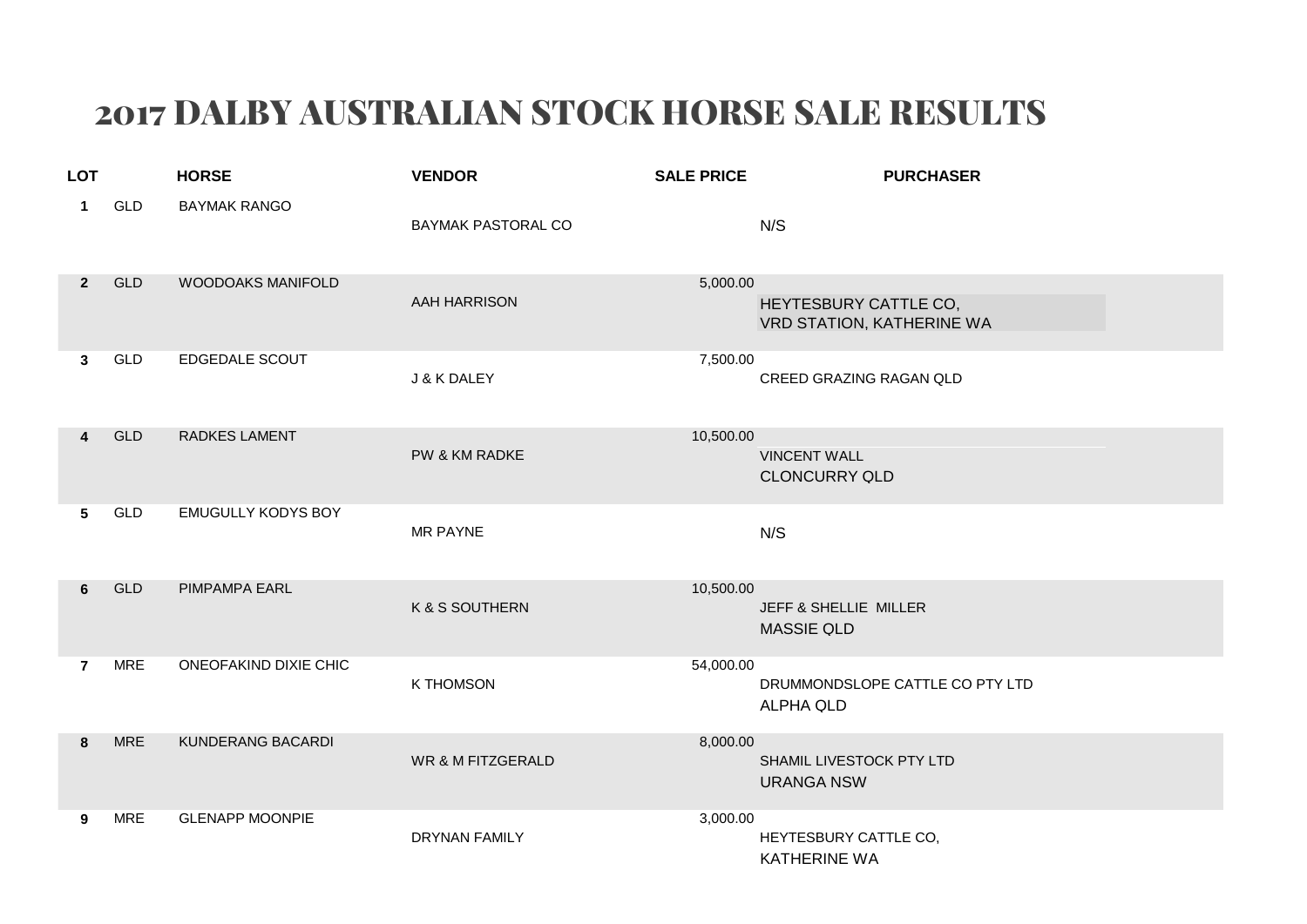| 10              | <b>MRE</b>    | KOOROON STOSUR           | KOOROON PASTORAL         | 6,000.00<br>DRUMMONDSLOPE CATTLE CO PTY LTD<br><b>URANGA NSW</b> |
|-----------------|---------------|--------------------------|--------------------------|------------------------------------------------------------------|
| 11              | <b>MRE</b>    | LINDSAYS FLO JO          | CR & VJ LINDSAY          | N/S                                                              |
| 12 <sup>7</sup> | <b>MRE</b>    | <b>BOONARA CHICKASHA</b> | J JEWELL                 | 17,500.00<br>JOHN HARDIE<br><b>WARREN NSW</b>                    |
|                 | <b>13</b> STA | CALGOWAE MYSTERY         | CM & JM YOUNG            | N/S                                                              |
| 14              | <b>STA</b>    | YARRAMANDOWNS APOLLO     | M & J MALONEY            | 7,000.00<br><b>BUSBY CATTLE CO</b><br><b>TARGINNIE QLD</b>       |
| 15              | <b>STA</b>    | SARNA ACRES GRINGO       | THE ANDERSON FAMILY      | 8,000.00<br><b>BUSBY CATTLE CO</b><br><b>TARGINNIE QLD</b>       |
|                 | <b>16 STA</b> | FOURHOOVES OPULANT SCRES | M & L SMITH              | 15,000.00<br><b>KEITH THORNE</b><br><b>STANTHORPE QLD</b>        |
|                 | 17 STA        | ACRES N CHICKASHA        | WATSON LIVESTOCK PTY LTD | 10,000.00<br>AARON & STACEY ERBACHER<br>ADARE QLD                |
|                 | <b>18</b> STA | <b>GATTON UQ JUSTICE</b> | A & P LEVER              | 20,000.00<br>SHAMIL LIVESTOCK PTY LTD<br><b>URANGA NSW</b>       |
| 19              | <b>GLD</b>    | <b>COOLAGE DUCATI</b>    | P & K HERROD             | N/S                                                              |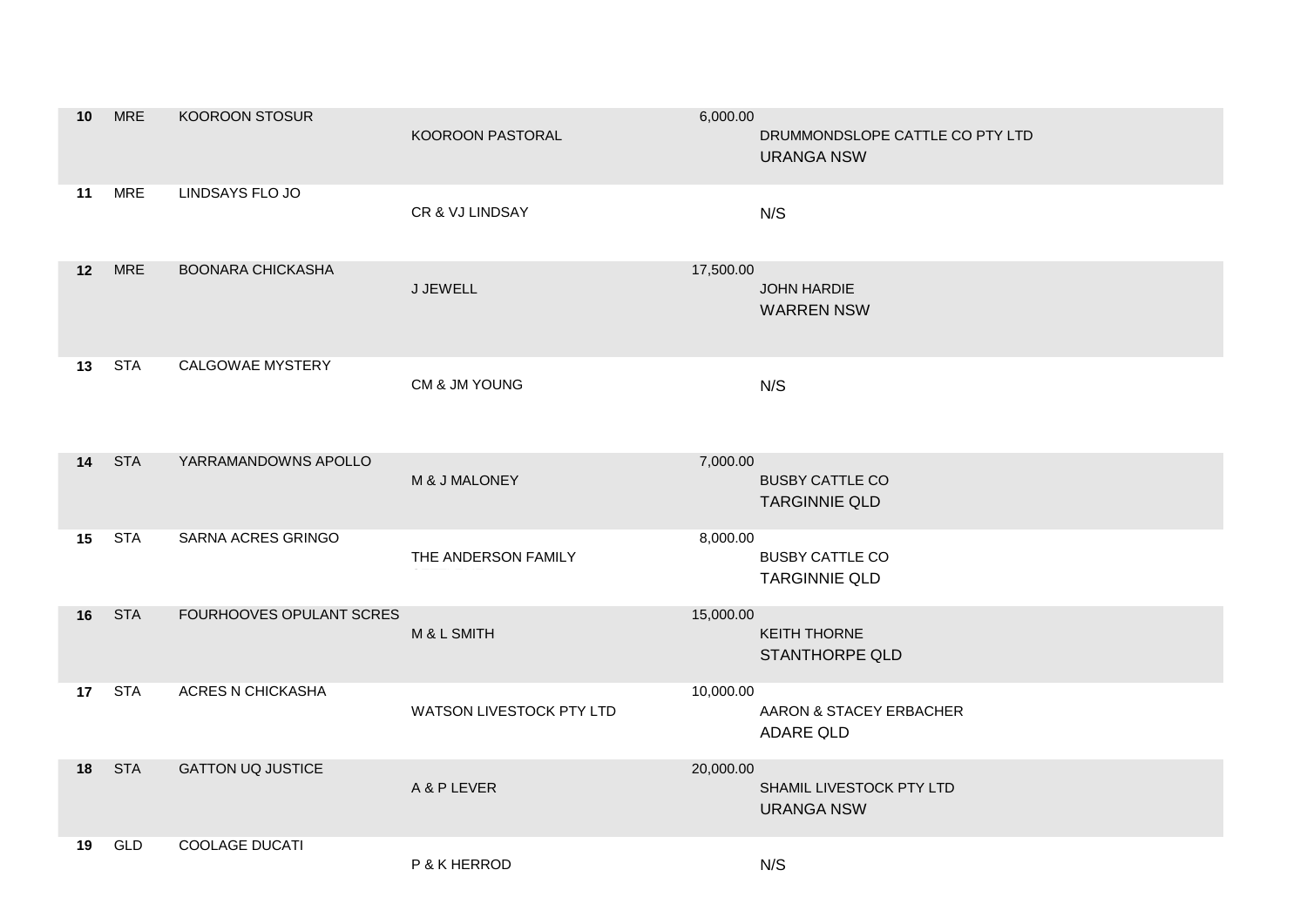| 20 | <b>GLD</b> | <b>CALINDA SMARTYS</b>      | <b>D &amp; J RAFTON</b>  | 8,000.00  | BASS CATTLE CO - DAVID BASSINGTHWAITE<br><b>MUNGALLALA QLD</b> |
|----|------------|-----------------------------|--------------------------|-----------|----------------------------------------------------------------|
| 21 | GLD        | <b>CEEKAYJAY REACT</b>      | CJ & KV JONES            | 6,500.00  | HEYTESBURY CATTLE CO,<br>KATHERINE WA                          |
| 22 | <b>GLD</b> | TIN HUT SUNNY               | DM & MCS LEBROCQ         | 5,000.00  | <b>CHRIS BEARD</b><br><b>BUNDARRA NSW</b>                      |
| 23 | GLD        | <b>BRANCHVALE GURU</b>      | C SAUER                  | 12,000.00 | AR & AG ANDERSON<br>ROMA QLD                                   |
| 24 | <b>MRE</b> | <b>BONLAC DUPLICATE</b>     | R PAINE                  | 22,000.00 | SHAMIL LIVESTOCK PTY LTD<br><b>URANGA NSW</b>                  |
| 25 | <b>MRE</b> | <b>HOMECREEK WENDY</b>      | <b>D STEERS</b>          | 10,000.00 | SHAMIL LIVESTOCK PTY LTD<br><b>URANGA NSW</b>                  |
| 26 | <b>MRE</b> | <b>CLONMEL MATILDA</b>      | <b>DRYNAN FAMILY</b>     |           | N/S                                                            |
| 27 | <b>MRE</b> | <b>BAANBAA ROMEOS CHARM</b> | AAH HARRISON             |           | N/S                                                            |
| 28 | <b>MRE</b> | <b>CANAGA RHYANNA</b>       | <b>ALLISON BOSHAMMER</b> | 19,000.00 | DAY CATTLE CO<br><b>CLARKE CREEK QLD</b>                       |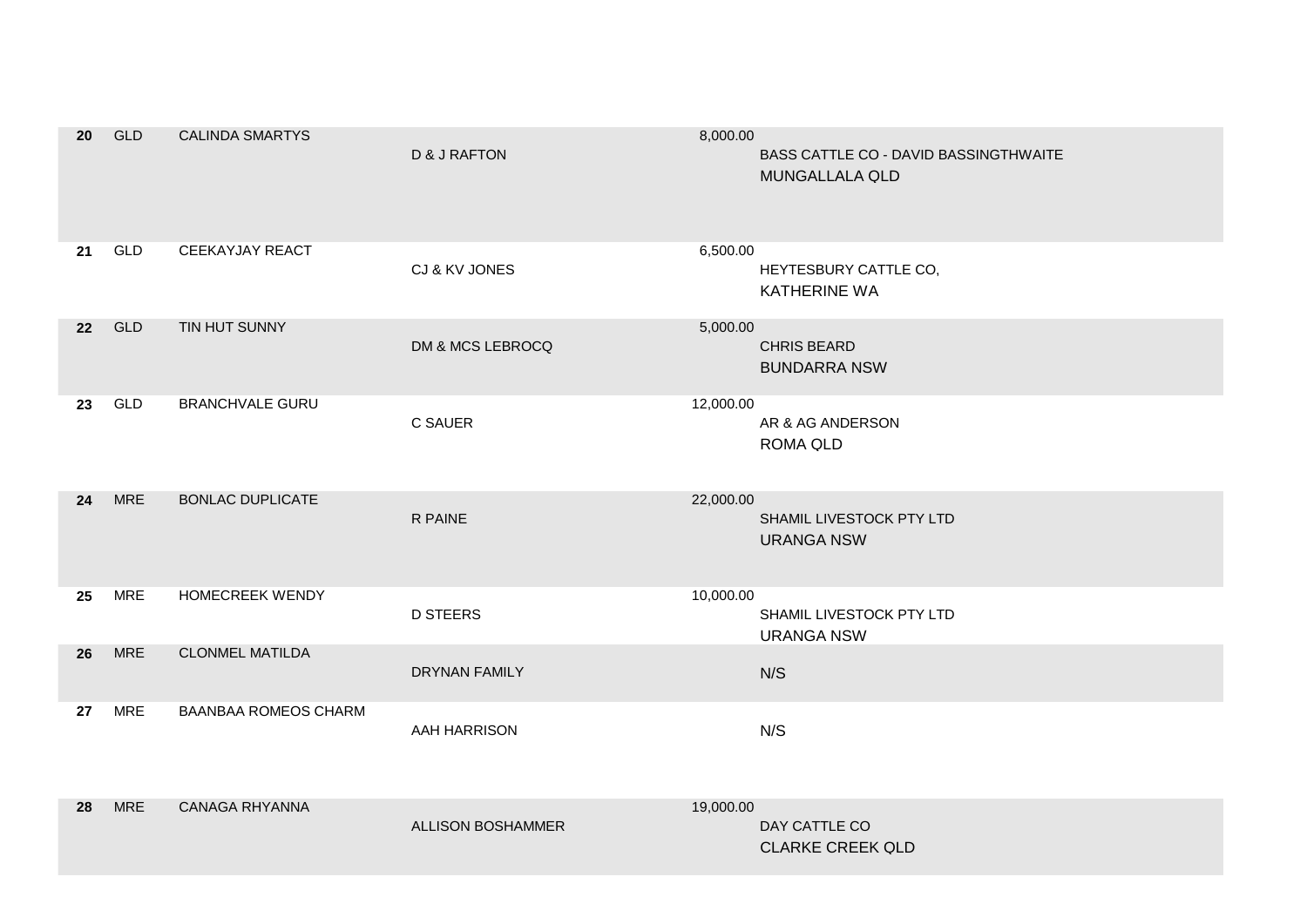| 29              | <b>MRE</b> | PERKINS CATCHEM           | <b>ANDREW BOURKE</b>     | N/S                                                                        |
|-----------------|------------|---------------------------|--------------------------|----------------------------------------------------------------------------|
| 30              | <b>MRE</b> | SOMERSET ENVY             | <b>D &amp; J RAFTON</b>  | N/S                                                                        |
| 31              | <b>MRE</b> | OREILLYS DOVE             | CJ & RK OREILLY          | 6,000.00<br>BASS CATTLE CO - DAVID BASSINGTHWAITE<br><b>MUNGALLALA QLD</b> |
| 32 <sub>2</sub> | <b>MRE</b> | WOOLERINA LEGO            | K & S SOUTHERN           | 28,000.00<br><b>GWEN MCMILLIAN</b><br>JONDARYAN QLD                        |
| 33              | GLD        | SATOSA HUDSON             | <b>BURRELL FAMILY</b>    | 7,500.00<br>W & K JACKSON<br>YEPPON QLD                                    |
| 35 <sub>5</sub> | GLD        | BELLBROOK STYLISH MERLIN  | <b>GM OCONNOR</b>        | 7,000.00<br>SHAMIL LIVESTOCK PTY LTD<br><b>URANGA NSW</b>                  |
| 36              | GLD        | WOODOAKS MAXIMUS          | <b>TA HARRISON</b>       | 5,000.00<br><b>JOSH TOWNSEND</b><br><b>WARWICK QLD</b>                     |
| 37 <sup>2</sup> | <b>GLD</b> | <b>FAIRWAY CLOCKWORK</b>  | MCKAY FAMILY PSHIP       | N/S                                                                        |
| 38              | GLD        | <b>ICEAGE BARRACUDA</b>   | CP SORRENSEN             | N/S                                                                        |
| 39              | <b>GLD</b> | <b>BAR NONE NINTH CON</b> | K DELFORCE & H MCKEERING | 7,000.00<br>R & C NEVILLE<br><b>INVERELL NSW</b>                           |
| 40              | GLD        | RADKES DOONA              |                          | 4,000.00                                                                   |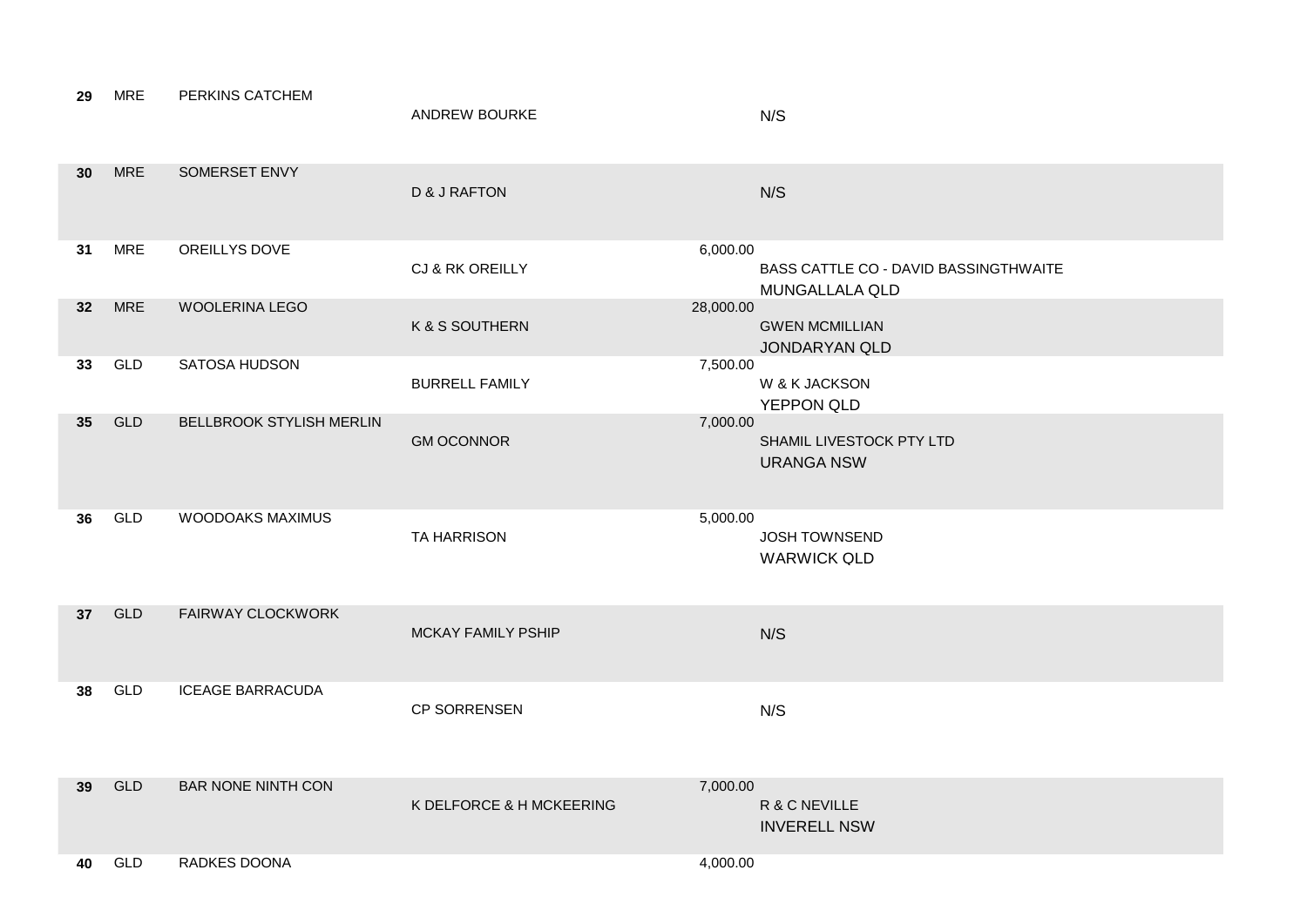TAROOM QLD PW & KM RADKE **In the set of the STATE SET AT A STATE I** JB & MA ATKINS

| 41 | <b>GLD</b> | PLAINARE ROLPLAY          | RM FITZGERALD               | 11,000.00 | <b>BRETT HALL</b><br><b>MACKAY QLD</b>                  |
|----|------------|---------------------------|-----------------------------|-----------|---------------------------------------------------------|
| 42 | GLD        | CEEKAYJAY TRENDY          | CJ & KV JONES               | 8,000.00  | KINGS RURAL CONTRACTING<br><b>BLACKALL QLD</b>          |
| 43 | <b>MRE</b> | <b>OPHIR HARMONY</b>      | D & KE DEJONG               | 22,000.00 | SHAMIL LIVESTOCK PTY LTD<br><b>URANGA NSW</b>           |
| 44 | <b>MRE</b> | <b>BARNETTS HOLLYWOOD</b> | <b>BARNETT STOCK HORSES</b> | 21,000.00 | DAVE & KATE LYONS<br>ST GEORGE QLD                      |
| 45 | <b>MRE</b> | <b>LUCINDA OAK</b>        | <b>K SAMMON</b>             | 6,000.00  | <b>WOLLOGORANG CATTLE CO</b><br><b>TENNANT CREEK NT</b> |
| 46 | <b>MRE</b> | <b>LILLIE LENA</b>        | <b>MLAWLOR</b>              | 16,000.00 | SHAMIL LIVESTOCK PTY LTD<br><b>URANGA NSW</b>           |
| 47 | <b>MRE</b> | <b>ICEAGE HALF N ACRE</b> | <b>AC PAINE</b>             | 15,000.00 | SHAMIL LIVESTOCK PTY LTD<br><b>URANGA NSW</b>           |
| 48 | <b>MRE</b> | <b>IDOWRA MARTINA</b>     | <b>ID OLSEN</b>             | 7,500.00  | <b>BROADMERE GRAZING</b><br><b>TAROOM QLD</b>           |
| 49 | <b>MRE</b> | <b>MISS ACRES</b>         | J & J DUFF                  | 20,000.00 | SHAMIL LIVESTOCK PTY LTD<br><b>URANGA NSW</b>           |
| 50 | <b>MRE</b> | <b>WOODOAKS SUMMER</b>    | <b>AAH HARRISON</b>         | 13,000.00 | <b>GH HUTTON</b><br><b>COMET QLD</b>                    |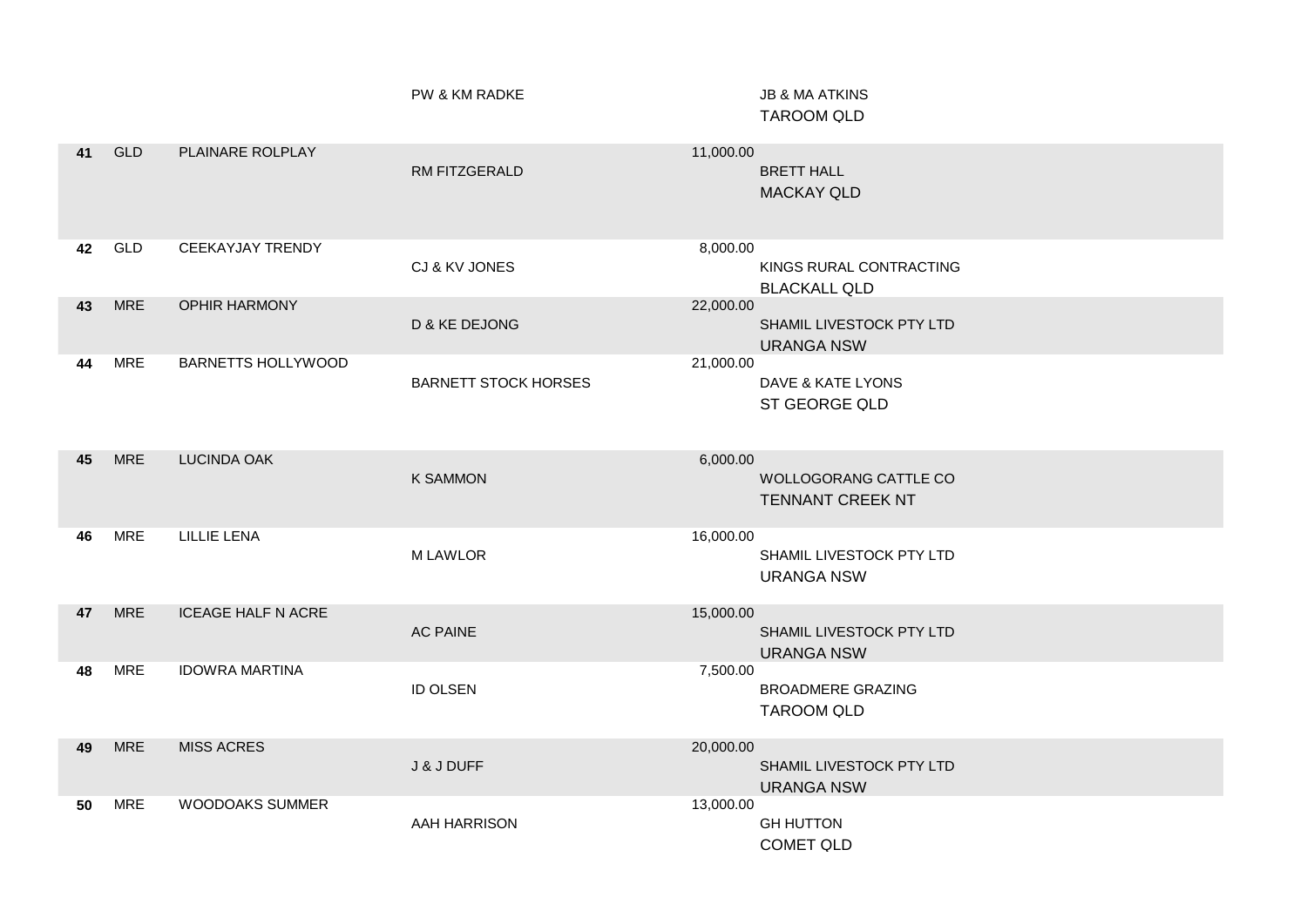| 52 | GLD        | <b>BRAEHILL OPTIC</b>      | WOODLAWN GRAZING CO              | 7,000.00 | A & S SLATTERY<br><b>AUBURN QLD</b>              |
|----|------------|----------------------------|----------------------------------|----------|--------------------------------------------------|
| 53 | GLD        | KOOROON RONNY              | KOOROON PASTORAL                 | 4,500.00 | WOLLOGORANG CATTLE CO<br><b>TENNANT CREEK NT</b> |
| 54 | <b>GLD</b> | <b>CRUSADERS BRIGADIER</b> | <b>CRUSADER PSHIP</b>            | 5,000.00 | SD & FM ANDERSON<br><b>HOLBROOK NSW</b>          |
| 55 | GLD        | DUNBIBLE CREEK SOOTY       | C WILLIAMSON                     | 4,000.00 | HEYTESBURY CATTLE CO,<br><b>KATHERINE WA</b>     |
| 56 | <b>GLD</b> | <b>LINDSAYS MATCHBOX</b>   | <b>CR HALL</b>                   | 4,500.00 | <b>ROD TINNEY</b><br><b>KILCOY QLD</b>           |
| 57 | GLD        | <b>BINNIA BANDITO</b>      | <b>BINNIA PERFORMANCE HORSES</b> |          | N/S                                              |
| 58 | <b>GLD</b> | <b>WESTONS SWOOSH</b>      | <b>K DICKINSON</b>               |          | N/S                                              |
| 59 | GLD        | <b>WALDRONS CLASSIC</b>    | <b>DENNIEN FAMILY</b>            | 8,000.00 | YARRAWONGA CATTLE CO<br><b>WALLUMBILLA QLD</b>   |
| 60 | <b>GLD</b> | <b>CUTLERS ROCKY ROAD</b>  | CJ & KM HUGHES                   | 5,500.00 | <b>BERNIE SOUTHERN</b><br>ST GEORGE QLD          |
| 61 | <b>GLD</b> | <b>EDGEDALE SHILLING</b>   | <b>B &amp; E MOONEY</b>          | 5,000.00 | HEYTESBURY CATTLE CO,<br><b>KATHERINE WA</b>     |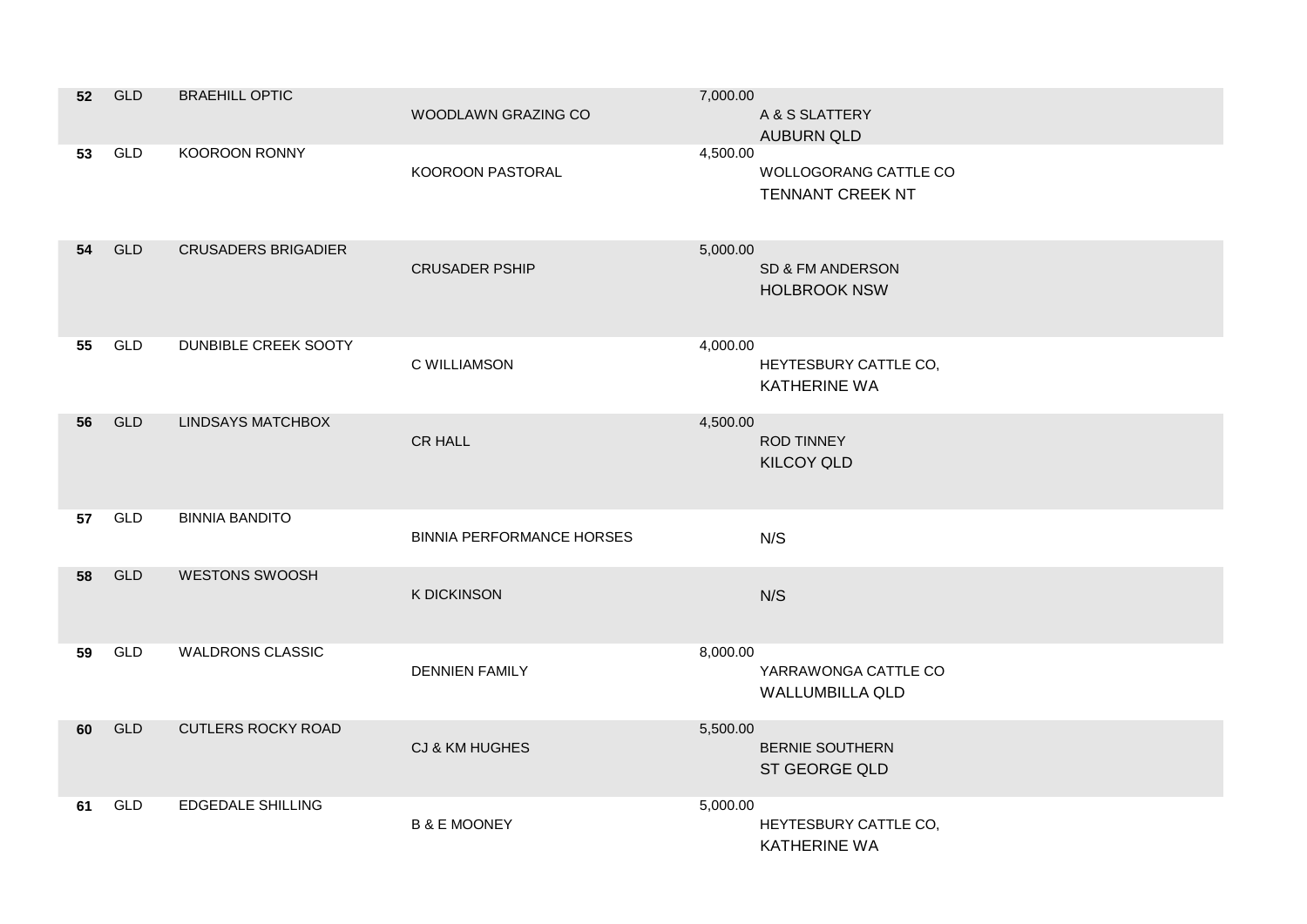| 62 | <b>MRE</b> | ABERLENA #C2-               | LJ WILLIAMS             |           | N/S                                              |
|----|------------|-----------------------------|-------------------------|-----------|--------------------------------------------------|
| 63 | <b>MRE</b> | HONEYCOMBE PARASOL          | D & IJ CHAPPEL          | 4,500.00  | JOHN BROWN - KOOROON PASTORAL<br>ST GEORGE QLD   |
| 64 | <b>MRE</b> | MILLUNGERAS MISTY           | <b>KE ACTON</b>         | 6,500.00  | NACHA FARMING CO<br><b>TARA QLD</b>              |
| 65 | <b>MRE</b> | ONEOFAKIND NIC OF TIME      | <b>ZR HABERMANN</b>     | 40,000.00 | SHAMIL LIVESTOCK PTY LTD<br><b>URANGA NSW</b>    |
| 66 | <b>MRE</b> | KOOROON ROXY                | <b>KOOROON PASTORAL</b> |           | N/S                                              |
| 68 | <b>MRE</b> | <b>KYOOMBA DANCER</b>       | <b>K THORNE</b>         | 11,000.00 | MAGUIRE CATTLE CO<br><b>DINGO QLD</b>            |
| 69 | <b>MRE</b> | <b>LAZY D GAMBLERS STAR</b> | MD & JM FIELD           | 6,000.00  | <b>MARG DUNCAN</b><br><b>FLAGSTONE CREEK QLD</b> |
| 70 | <b>MRE</b> | PLAINARE PLAYETTE           | <b>RM FITZGERALD</b>    | 9,500.00  | HIGHWAY RUNNER PTY LTD<br><b>NATHALIA VIC</b>    |
| 71 | <b>MRE</b> | <b>CALINDA PEBBLES</b>      | D & J RAFTON            | 5,500.00  | J & B RYAN<br><b>IRVINGDALE QLD</b>              |
| 72 | <b>MRE</b> | FOURHOOVES QUESTIONABUL     | M & L SMITH             | 40,000.00 | SHAMIL LIVESTOCK PTY LTD<br><b>URANGA NSW</b>    |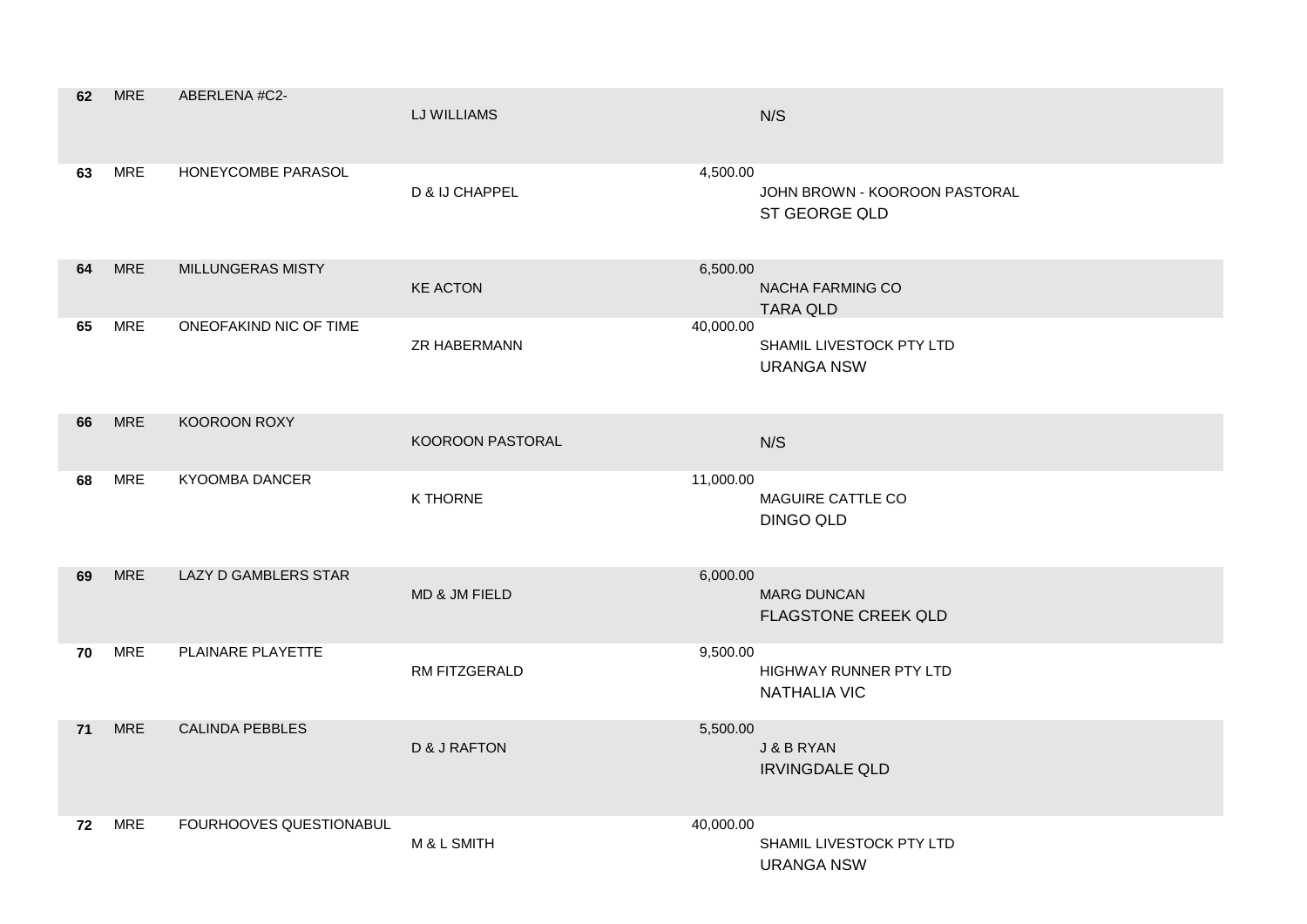| 74 | <b>MRE</b> | PEELVALE GIFT                | <b>WOLTMANN FAMILY TRUST</b> | 6,000.00  | <b>BROADMERE GRAZING</b><br><b>TAROOM QLD</b>           |
|----|------------|------------------------------|------------------------------|-----------|---------------------------------------------------------|
| 75 | GLD        | <b>JAM GHETTO</b>            | J JEWELL                     |           | N/S                                                     |
| 76 | <b>GLD</b> | <b>BLENHEIM JEDI WARRIOR</b> | J LACEY                      |           | N/S                                                     |
| 77 | GLD        | FOSSIL DOWNS COUGAR          | FOSSIL DOWNS ASH - A         |           | N/S                                                     |
| 79 | <b>GLD</b> | ONE BETTA                    | C & L HANCOCK                | 4,500.00  | JOHN BROWN - KOOROON PASTORAL<br>ST GEORGE QLD          |
| 80 | GLD        | <b>CASHS TJ</b>              | AW & RA CASH                 | 11,500.00 | JACQUE OLIVE<br>RAGLAN QLD                              |
| 81 | <b>GLD</b> | <b>WARRALYN ICON</b>         | T & G DWAN                   | 15,000.00 | <b>DALE HARRISON</b><br><b>DULACCA QLD</b>              |
| 82 | GLD        | SECRET PLAINS HEZA ACRE      | K & S SOUTHERN               | 21,000.00 | AJ & PA DAVISON<br>MIDDLEMOUNT QLD                      |
| 83 | <b>GLD</b> | KINGS PLAINS REVEAL          | <b>VIVERS FAMILY</b>         | 18,000.00 | WAUCOOLA PASTORAL<br><b>CANONINDRA</b>                  |
| 84 | GLD        | <b>BAWNDUGGIE GABBY</b>      | RL PLANT & CO                | 8,500.00  | <b>GC &amp; ZE WILLIAMS</b><br><b>DELUNGRA NSW</b>      |
| 85 | <b>GLD</b> | SHELLYDEAN DALLAS            | J RYAN                       | 15,000.00 | BASS CATTLE CO - DAVID BASSINGTHWAITE<br>MUNGALLALA QLD |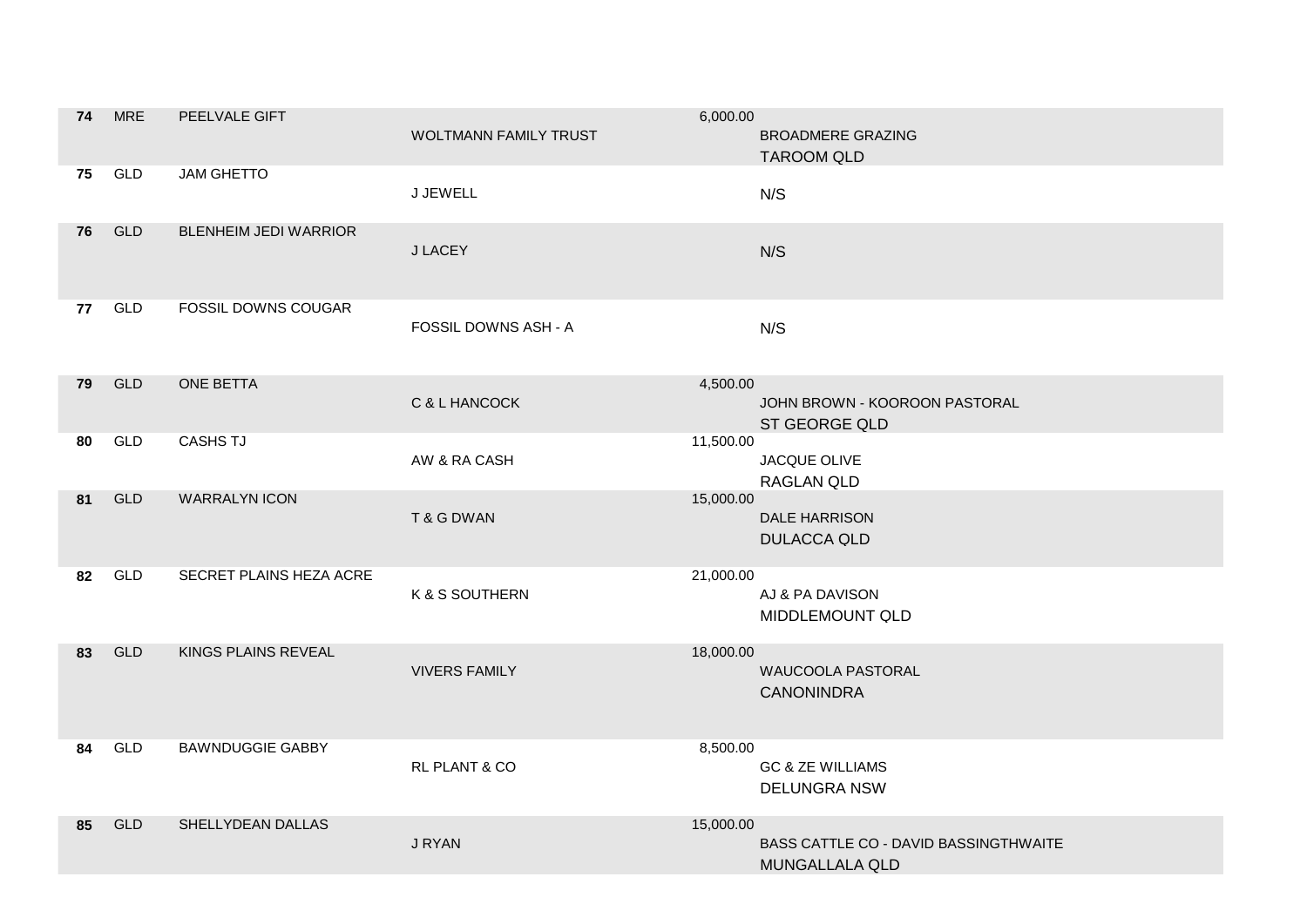| 86 | GLD        | MOUNTAIN TOP JIMMY L      | EL WITHERS & DA LACEY        | 5,000.00  | A & S SLATTERY<br><b>AUBURN QLD</b>            |
|----|------------|---------------------------|------------------------------|-----------|------------------------------------------------|
| 88 | <b>MRE</b> | <b>NEIRBO FAITH</b>       | <b>B &amp; M MEYER</b>       | 4,000.00  | <b>RG MILLER</b><br>MOUNT WHITESTONE QLD       |
| 89 | <b>MRE</b> | <b>GLENDEEN MAGNIFY</b>   | CM BROWN & LJ EZZY           | 5,500.00  | HEYTESBURY CATTLE CO,<br><b>KATHERINE WA</b>   |
| 90 | <b>MRE</b> | <b>DEROWIE MEGA ACRES</b> | <b>RP &amp; SH KELAHER</b>   | 20,000.00 | <b>LOIS MARTIN</b><br><b>DELUNGRA NSW</b>      |
| 91 | <b>MRE</b> | <b>GLENCOE BARBARELLA</b> | SE WALDRON                   | 11,000.00 | JOHN HARDIE<br><b>WARREN NSW</b>               |
| 92 | <b>MRE</b> | LEES COOL SODA            | IB, AT & C DAVISON           | 3,000.00  | DG & BJ SCOTT<br><b>NEWTON BOYD NSW</b>        |
| 93 | <b>MRE</b> | NIBEREENA CINOMAR         | SALTWATER STOCK HORSES       | 22,000.00 | SHAMIL LIVESTOCK PTY LTD<br><b>URANGA NSW</b>  |
| 94 | <b>MRE</b> | SOUVENIR DARCY            | A MULCAHY                    | 5,500.00  | <b>KERRIE SCOTT</b><br><b>KATHERINE NT</b>     |
| 95 | <b>MRE</b> | <b>CROZIERS VOGUE</b>     | <b>JE CROZIER</b>            | 20,000.00 | <b>JWL PASTORAL</b><br><b>FORBES NSW</b>       |
| 96 | <b>MRE</b> | <b>ICEWOOD SUZY</b>       | <b>WOLTMANN FAMILY TRUST</b> | 11,000.00 | JA & SM LOGAN<br><b>MT ISA QLD</b>             |
| 97 | MRE        | <b>MUSTBE REFLECTION</b>  | C MURPHY                     | 19,000.00 | <b>MAXINE GALAGHER</b><br><b>QUAMJBONE NSW</b> |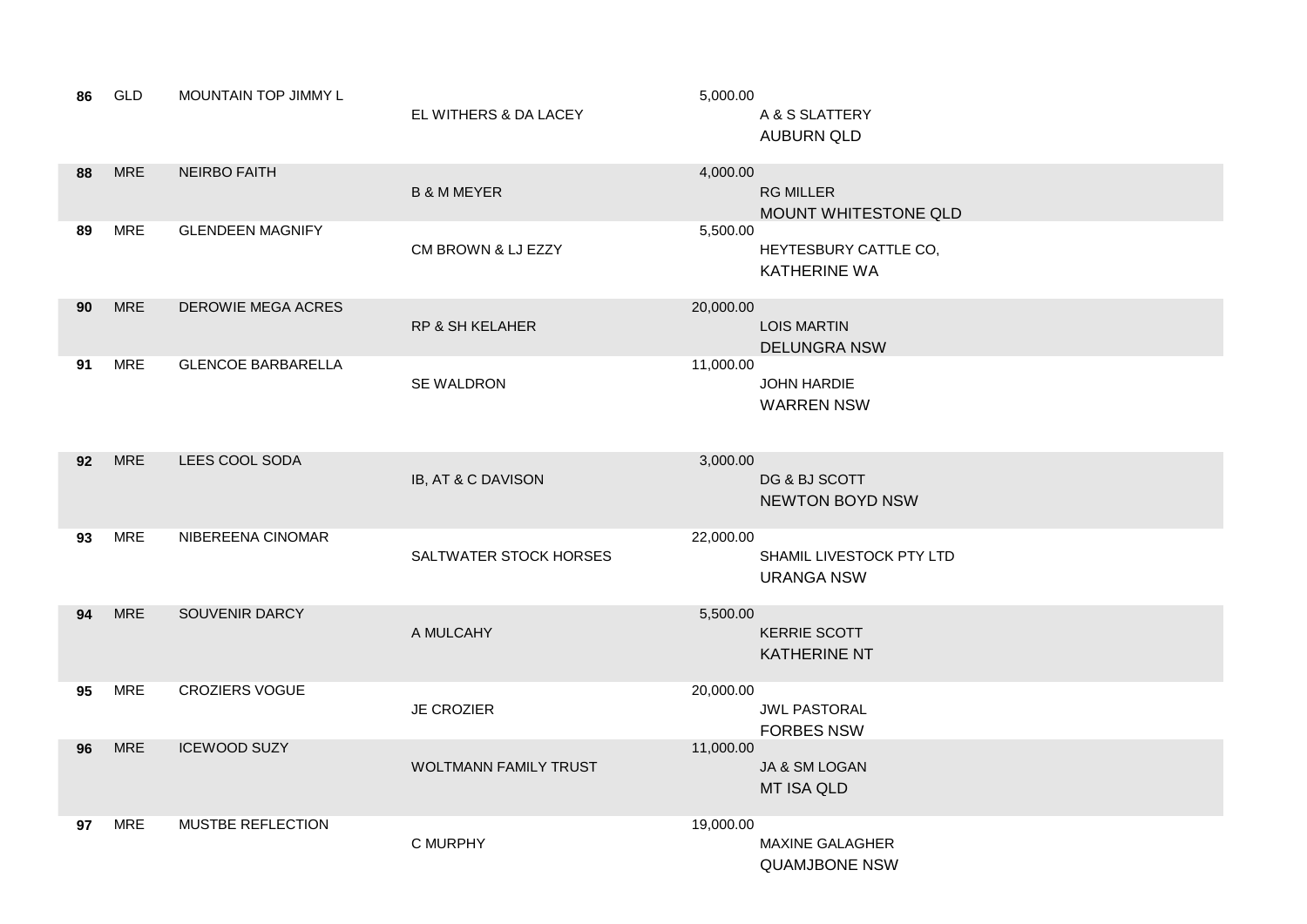| 98               | <b>MRE</b>     | STANNUM REVERLEE            | <b>STANNUM PSHIP</b>     | 4,500.00<br>HEYTESBURY CATTLE CO,<br><b>KATHERINE WA</b>      |
|------------------|----------------|-----------------------------|--------------------------|---------------------------------------------------------------|
| 99               | <b>MRE</b>     | OREILLYS MISS REDFORD       | CJ & RK OREILLY          | N/S                                                           |
| 100 <sub>1</sub> | <b>MRE</b>     | <b>CALINDA HALCYON</b>      | AAH HARRISON             | 12,500.00<br><b>G MORGAN &amp; CO</b><br><b>CONDAMINE QLD</b> |
|                  | 102 STA        | RANGEHILL MESSENGER         | RJ & KC DORRIES          | N/S                                                           |
|                  | 103 STA        | MOVES LIKE JAGGER           | DM OHALLORAN             | N/S                                                           |
| 105              | <b>STA</b>     | <b>WATCHIRS SQUIZZY</b>     | RJ WATCHIRS              | 8,000.00<br>WN & ML KERR<br>THE SUMMIT QLD                    |
| 106              | <b>STA</b>     | <b>CRUSADERS SMOKIN GUN</b> | <b>CRUSADER PSHIP</b>    | 6,000.00<br>MR & KS O'NEILL<br><b>CINNABAR QLD</b>            |
| 108              | <b>STA</b>     | KAMARI SOLITARY GUN -       | <b>RG &amp; PS WELSH</b> | N/S                                                           |
|                  | 109 STA        | <b>HARTIGANS COMET</b>      | J & L HAFEY              | 13,000.00<br>NICHOLAS HANCOCK<br><b>SURAT QLD</b>             |
|                  | <b>110 GLD</b> | AREYOU A DONEDEAL           |                          | 7,000.00                                                      |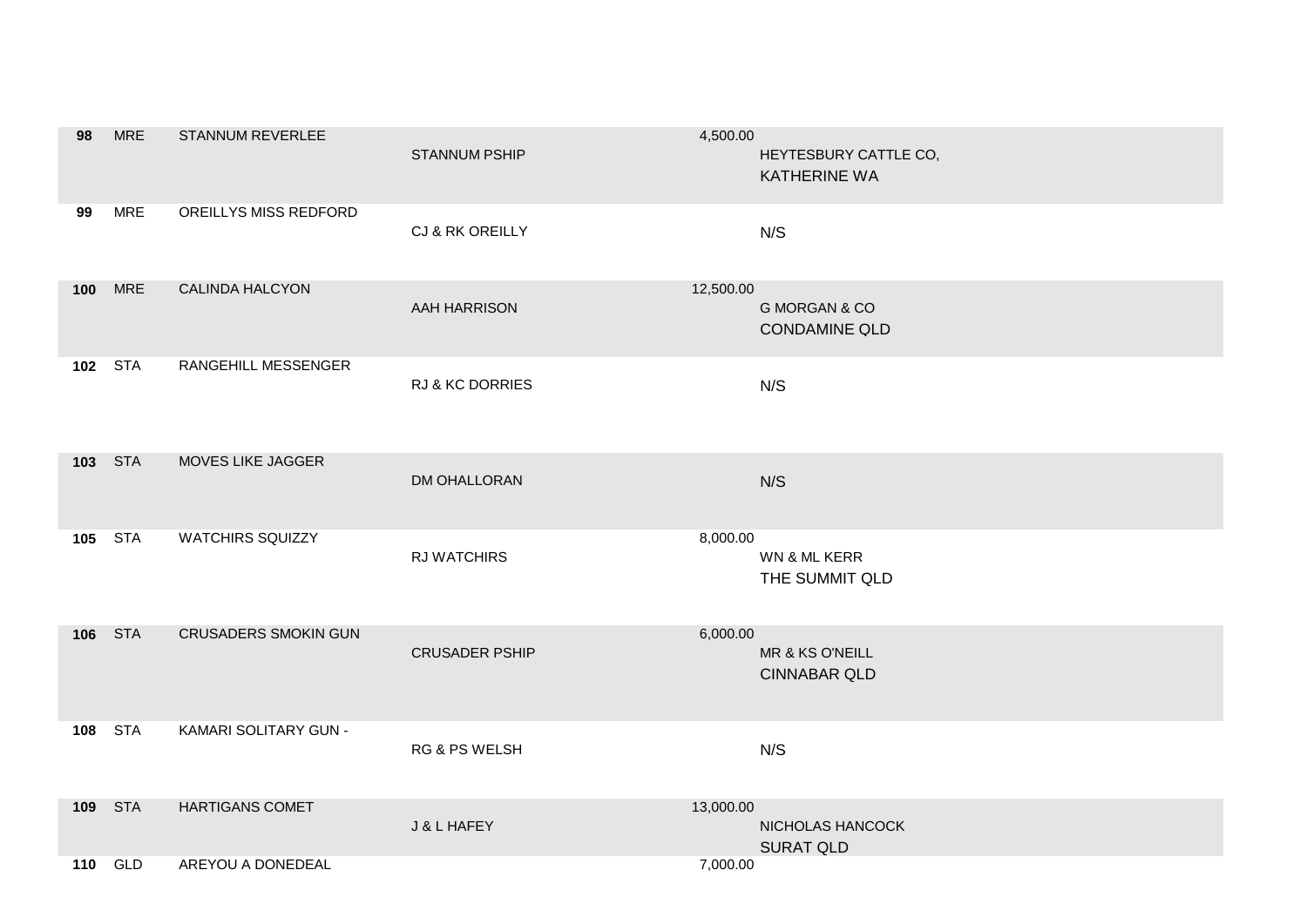|                |            |                               | RA UNDERWOOD                     | GARY & KERRY LADBROOK<br>YULEBA QLD                            |
|----------------|------------|-------------------------------|----------------------------------|----------------------------------------------------------------|
| <b>111 GLD</b> |            | HUNTER VIEW GLYDER            | W & F LAWRENCE                   | 6,500.00<br><b>CG LISLE</b><br><b>WALCHA NSW</b>               |
| <b>112</b> GLD |            | <b>KELLYPARK SODA SPIN</b>    | KELLY PARK PERFORMANCE           | 7,000.00<br><b>GARY &amp; KERRY LADBROOK</b><br>YULEBA QLD     |
| 114            | <b>GLD</b> | <b>CRUSADERS STAR OFFICER</b> | <b>CRUSADER PSHIP</b>            | N/S                                                            |
| <b>115 GLD</b> |            | <b>LINDSAYS RED MILL</b>      | CR HALL                          | N/S                                                            |
| 116 GLD        |            | PISTOL PACKIN GEORGE          | <b>K SAMMON</b>                  | 7,500.00<br>C & J LEE<br><b>ROMA QLD</b>                       |
| <b>117 GLD</b> |            | SELIGMANS CHARLIE             | P & D GESLER                     | 4,500.00<br><b>CHRISTIANSEN RURAL</b><br><b>ROMA QLD</b>       |
| 118 GLD        |            | WILLINGAPARK COMET            | <b>BINNIA PERFORMANCE HORSES</b> | 7,500.00<br>BR WILLIAMSON & GA NEWBURY<br><b>RED RANGE NSW</b> |
| 119            | GLD        | THE RANCH RHAEGAR             | <b>B &amp; E MOONEY</b>          | 4,500.00<br>HEYTESBURY CATTLE CO,<br><b>KATHERINE WA</b>       |
| $121$          | GLD        | JAYELLAY DEXTER               | ESTATE OF MR JA MORAN            | 3,500.00<br>HEYTESBURY CATTLE CO,                              |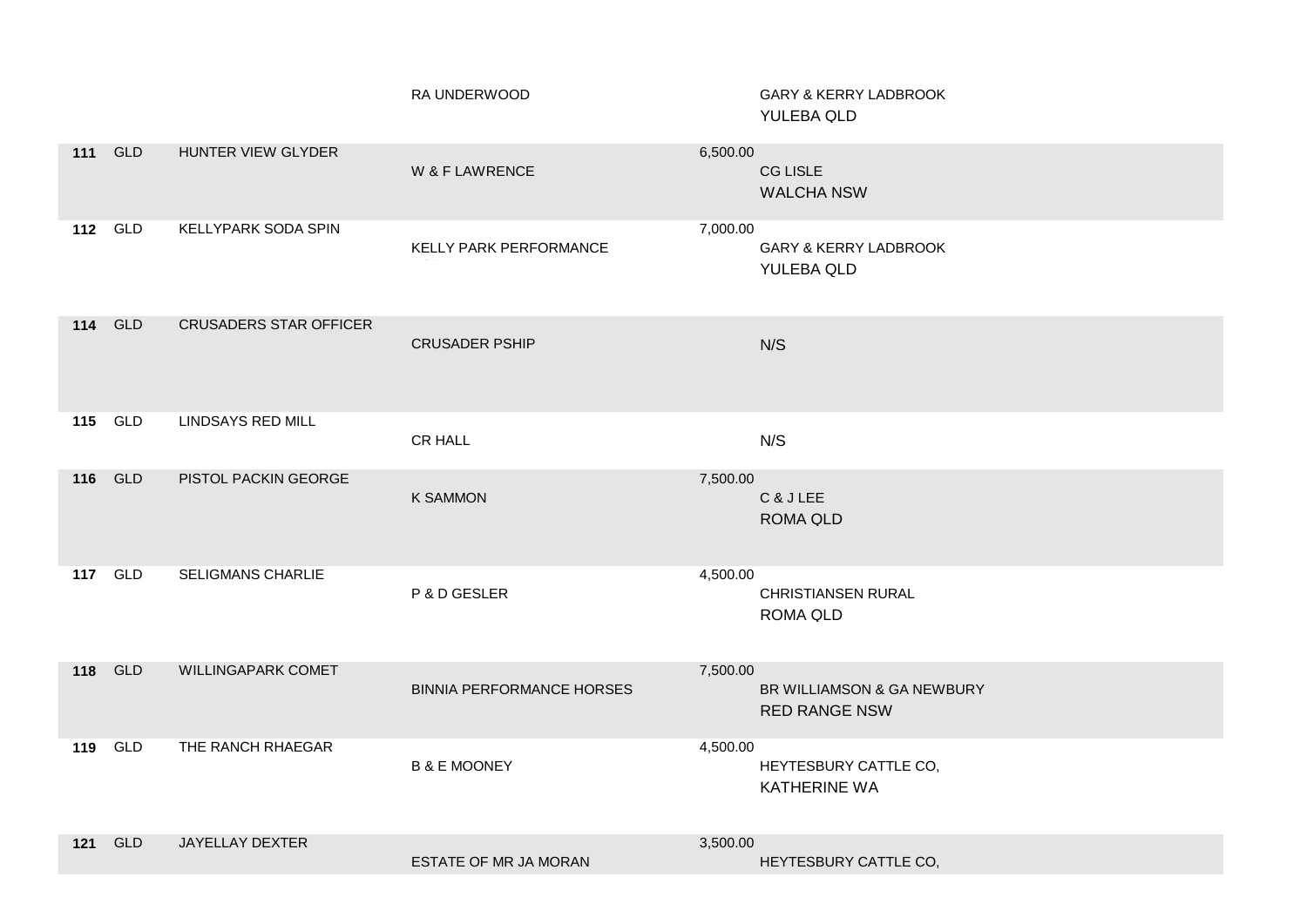|     |                |                           |                               |           | <b>KATHERINE WA</b>                           |
|-----|----------------|---------------------------|-------------------------------|-----------|-----------------------------------------------|
|     | 122 GLD        | <b>WILGAVALE CASHMATE</b> | <b>B &amp; M MEYER</b>        | 11,000.00 | YARRAWONGA CATTLE CO<br><b>WALLUBILLA QLD</b> |
| 123 | <b>GLD</b>     | ROYALLE MYSTERIOUS        | <b>H HEIT</b>                 | 8,000.00  | PAUL LUNN<br><b>LIGHTING RIDGE NSW</b>        |
| 124 | GLD            | AREYOU A MISTAKE          | RA UNDERWOOD                  | 7,000.00  | <b>WILSON GRAZING</b><br><b>MITCHELL QLD</b>  |
| 125 | <b>MRE</b>     | <b>WOODOAKS CHANEL</b>    | <b>TA HARRISON</b>            | 4,500.00  | BORRABEE DOWNS<br><b>BORRABEE PARK NSW</b>    |
|     | <b>126 MRE</b> | <b>BAHREENAH JACQUIEO</b> | J LEAKE                       | 3,000.00  | HN & MK BARNETT<br><b>GOOMBURRA QLD</b>       |
|     | <b>127</b> MRE | <b>WILLBENAIRE RILEY</b>  | C MURPHY                      | 8,000.00  | HILITE PASTORAL<br><b>MUTCHILBA QLD</b>       |
| 129 | <b>MRE</b>     | DONELL PARK SECRET        | P & D GESLER                  | 7,000.00  | <b>CHRISTIANSEN RURAL</b><br><b>ROMA QLD</b>  |
| 131 | <b>MRE</b>     | ALBERTDOWNS CARRA HEART   | ALBERT DOWNS - KD & EJ BRIER- | 5,000.00  | <b>CHRIS WEYAND</b><br><b>GLENMORGAN QLD</b>  |
|     | <b>132 MRE</b> | KAMARI JUST CLASS         | K WELSH                       | 8,000.00  | DAVE & KATE LYONS<br>ST GEORGE QLD            |
|     | <b>133 MRE</b> | <b>WOODOAKS TOPBET</b>    |                               | 7,000.00  |                                               |
|     |                |                           |                               |           |                                               |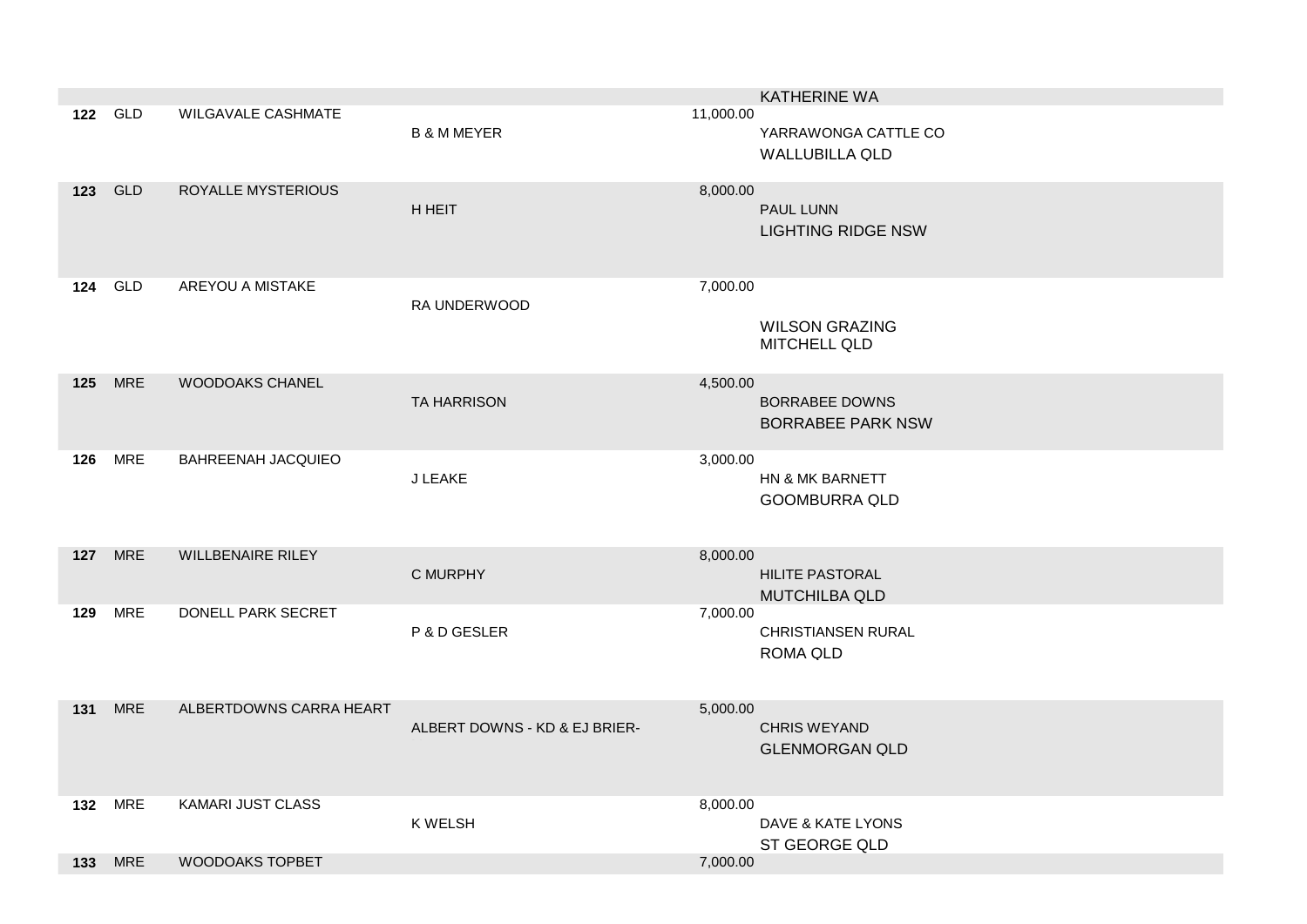|     |                |                                           | AAH HARRISON                     | A & T MACDONALD<br><b>GOONDIWINDI QLD</b>                                      |
|-----|----------------|-------------------------------------------|----------------------------------|--------------------------------------------------------------------------------|
|     | <b>135 MRE</b> | <b>WILDCOW BOADICEA</b>                   | K THOMSON                        | 29,500.00<br>SHAMIL LIVESTOCK PTY LTD<br><b>URANGA NSW</b>                     |
|     | 136 GLD        | YOUNGERS REACTOR                          | <b>G &amp; S SCHRADER</b>        | 3,000.00<br><b>THOMSEN GRAZING</b><br>YENGARIE QLD                             |
|     | <b>137 GLD</b> | <b>WATCHIRS TED</b>                       | <b>JM OREILLY</b>                | 7,000.00                                                                       |
|     | 138 GLD        | <b>TEERAA CAMARO</b>                      | AC MCAULEY & NE MURA             | 10,500.00<br>T & A WILSON<br><b>GOONDIWINDI QLD</b>                            |
|     | 139 GLD        | OCEAN RECALL #230769 - BLACK<br>- GELDING | MD & JM FIELD                    | N/S                                                                            |
|     | <b>140 GLD</b> | <b>COOLREAGH NADAL</b>                    | <b>MJ CURR</b>                   | 15,000.00<br>BASS CATTLE CO - DAVID BASSINGTHWAITE<br><b>MUNGALLALA QLD</b>    |
| 141 | GLD            | <b>BULLA AMBUSH</b>                       | P & T O'NEILL FAMILY PSHIP       | 9,000.00<br><b>WILSON GRAZING</b>                                              |
|     |                |                                           |                                  | <b>MITCHELL QLD</b>                                                            |
|     | <b>142 GLD</b> | <b>BINNIA ALAMO</b>                       | <b>BINNIA PERFORMANCE HORSES</b> | 17,000.00<br><b>BASS CATTLE CO - DAVID BASSINGTHWAITE</b>                      |
|     | 143 GLD        | CALINDA FLOODED ACRES                     | D & J RAFTON                     | <b>MUNGALLALA QLD</b><br>16,000.00<br>BEAUMONT GRAZING CO<br><b>TAROOM QLD</b> |
|     | <b>144 MRE</b> | <b>TAMARANG TABOOSH</b>                   | <b>RD BULL</b>                   | 20,000.00<br>SKYE CATTLE CO<br><b>ALPHA QLD</b>                                |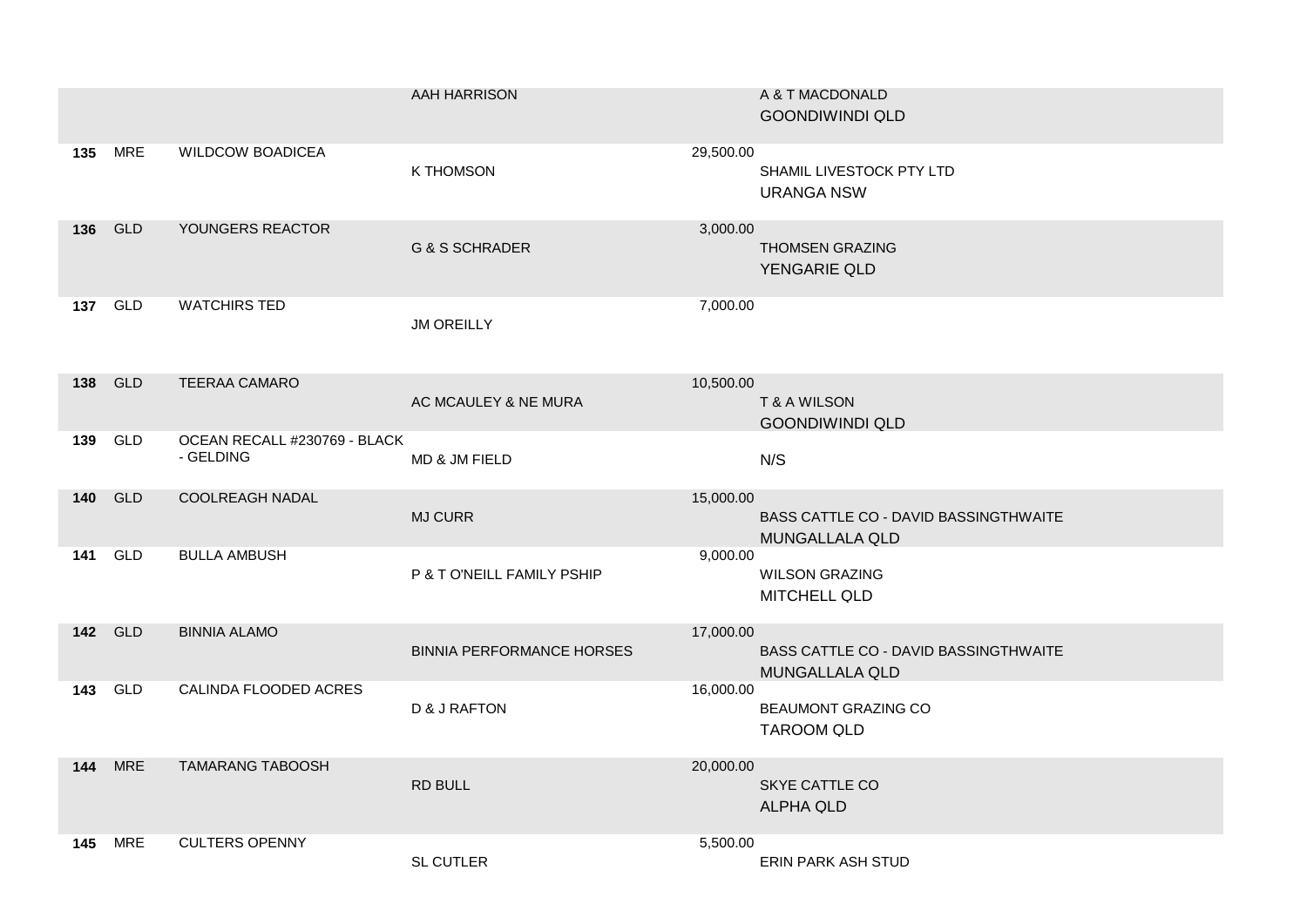## GOONDIWINDI QLD

| 146 | <b>MRE</b>     | SELIGMANS CHILLY GLO    | KELLY PARK PERFORMANCE      | 9,000.00  | DAY CATTLE CO<br><b>CLARKE CREEK QLD</b>             |
|-----|----------------|-------------------------|-----------------------------|-----------|------------------------------------------------------|
| 147 | <b>MRE</b>     | SHEADY RIVOLI GIRL      | <b>B &amp; K SUTTON</b>     | 12,000.00 | <b>GALLANANI GRAZING PTY LTD</b><br><b>ESK QLD</b>   |
| 149 | <b>MRE</b>     | RODLOR CONITA           | R & L MCKINNON              | 14,000.00 | PW & KM RADKE<br><b>MP CREEK QLD</b>                 |
| 150 | <b>MRE</b>     | <b>LAMBS DADDY DIVA</b> | AM & JR LAMB                | 10,000.00 | <b>LEANNE CHAPMAN</b><br><b>WHITEMAN CREEK NSW</b>   |
| 151 | <b>MRE</b>     | ROYALLE HEARTN SOUL     | A & P MCLENNAN-DEHNERT      | 6,500.00  | HURLEY PASTORALCOMPANY<br>LOWER CRESSBROOK QLD       |
| 152 | <b>MRE</b>     | <b>BARNETTS ARIANA</b>  | <b>BARNETT STOCK HORSES</b> | 13,000.00 | NORTH WEST BRAHMAN PARTNERSHIP<br><b>WALGETT NSW</b> |
|     | <b>153 MRE</b> | KYOOMBA YOYO            | K THORNE                    | 9,000.00  | R & J FOG<br><b>TOOGOOLAWAH QLD</b>                  |
| 155 | <b>MRE</b>     | PLEDGE FAITH FOR SURE   | P & L MATTHEWS              | 3,000.00  | <b>RG MILLER</b><br>MOUNT WHITESTONE QLD             |
| 156 | <b>MRE</b>     | <b>HARDIES ANNIE</b>    | <b>J &amp; R HARDIE</b>     | 3,500.00  | DAMIEN & LIZ BULMER<br><b>TENTERFIELD NSW</b>        |
| 157 | <b>MRE</b>     | <b>WISHFUL FROST</b>    | R & L HAIGH                 | 7,000.00  | BR WILLIAMSON & GA NEWBURY<br><b>RED RANGE NSW</b>   |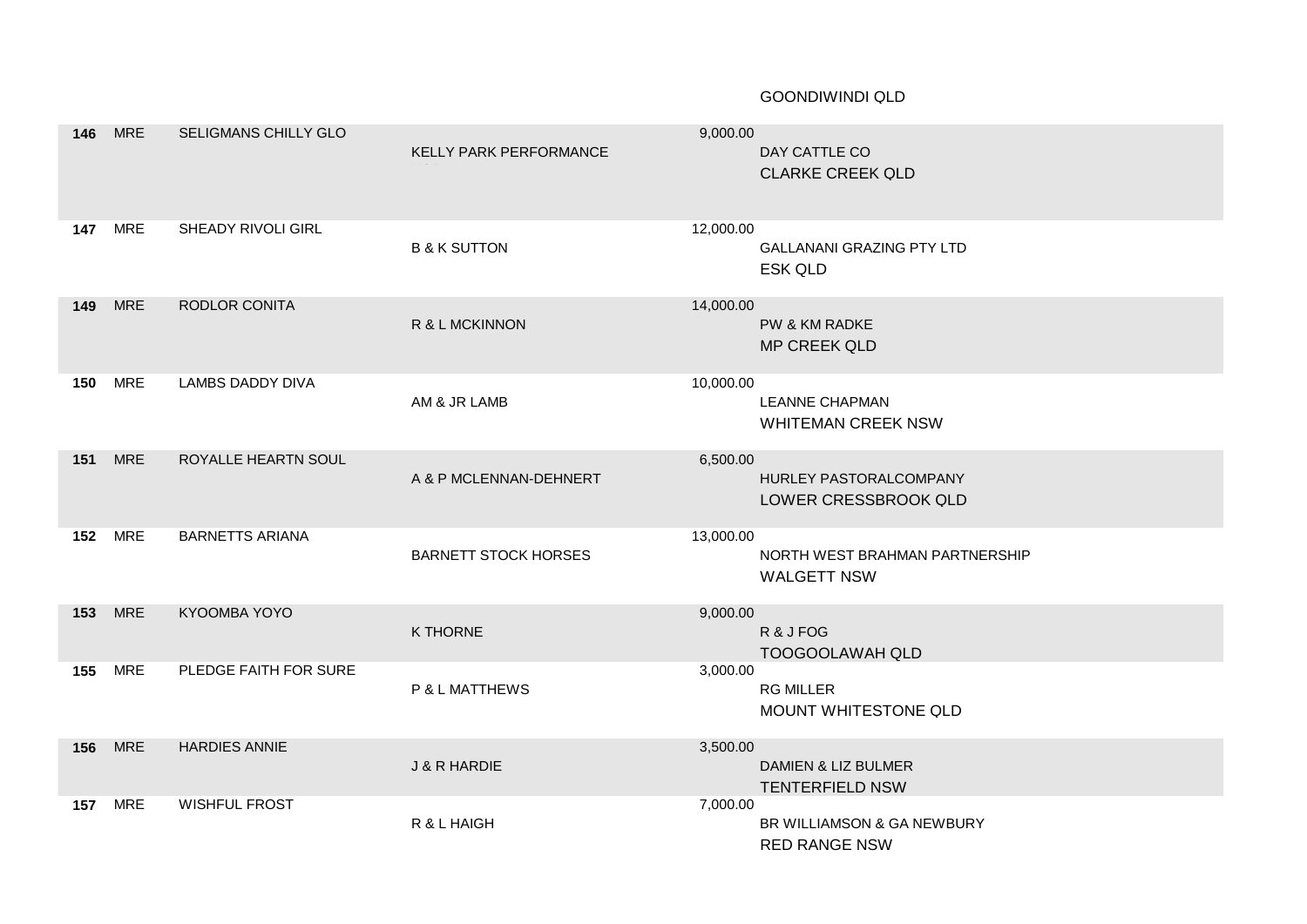| 158 | <b>MRE</b> | HUNTER VIEW SPINNING IMAGE                    | W & F LAWRENCE              | 11,000.00 | <b>GUM-HOLE PARTNERSHIP</b><br><b>MANILLA NSW</b> |
|-----|------------|-----------------------------------------------|-----------------------------|-----------|---------------------------------------------------|
|     | 162 GLD    | <b>WALDRONS DONALD</b>                        | WE & SL WALDRON             | 6,500.00  | SA & AD THACKERY<br>PROSTON QLD                   |
| 163 | <b>GLD</b> | <b>OSLAND PASTURES MAVERICK</b>               | <b>ZR HABERMANN</b>         | 11,500.00 | <b>JKS GRAZING</b><br><b>DIRRANBANDI QLD</b>      |
| 164 | <b>GLD</b> | <b>MILLUNGERAS ROMAN</b>                      | <b>EVAN &amp; KIM ACTON</b> | 6,000.00  | CENTRAL PARK HELICOPTERS<br>SPRINGSURE QLD        |
| 165 | GLD        | <b>ICEAGE KIYOTE</b>                          | <b>CP SORRENSEN</b>         | 3,000.00  | <b>CRAIG HILL</b><br><b>FERNVALE NSW</b>          |
| 166 | GLD        | LESWALT MAJOR MITCHELL                        | AP & MP MITCHELL            | 8,500.00  | C & J LEE<br>ROMA QLD                             |
| 167 | <b>GLD</b> | FREEROLL AUGUSTUS                             | <b>J &amp; B FLEMING</b>    | 6,000.00  | <b>RA PAINE</b><br><b>AUGATHELLA QLD</b>          |
| 169 | GLD        | <b>WILLINGAPARK AMAZONS</b><br><b>DESTINY</b> | RP & SH KELAHER             | 8,500.00  | <b>AMELIA BRANDS</b><br><b>BOWENVILLE QLD</b>     |
| 170 | GLD        | PEELVALE MILLION OAKS                         | <b>J MILES</b>              | 10,000.00 | <b>WALLACE CATTLE CO</b><br><b>MARLBOURHG QLD</b> |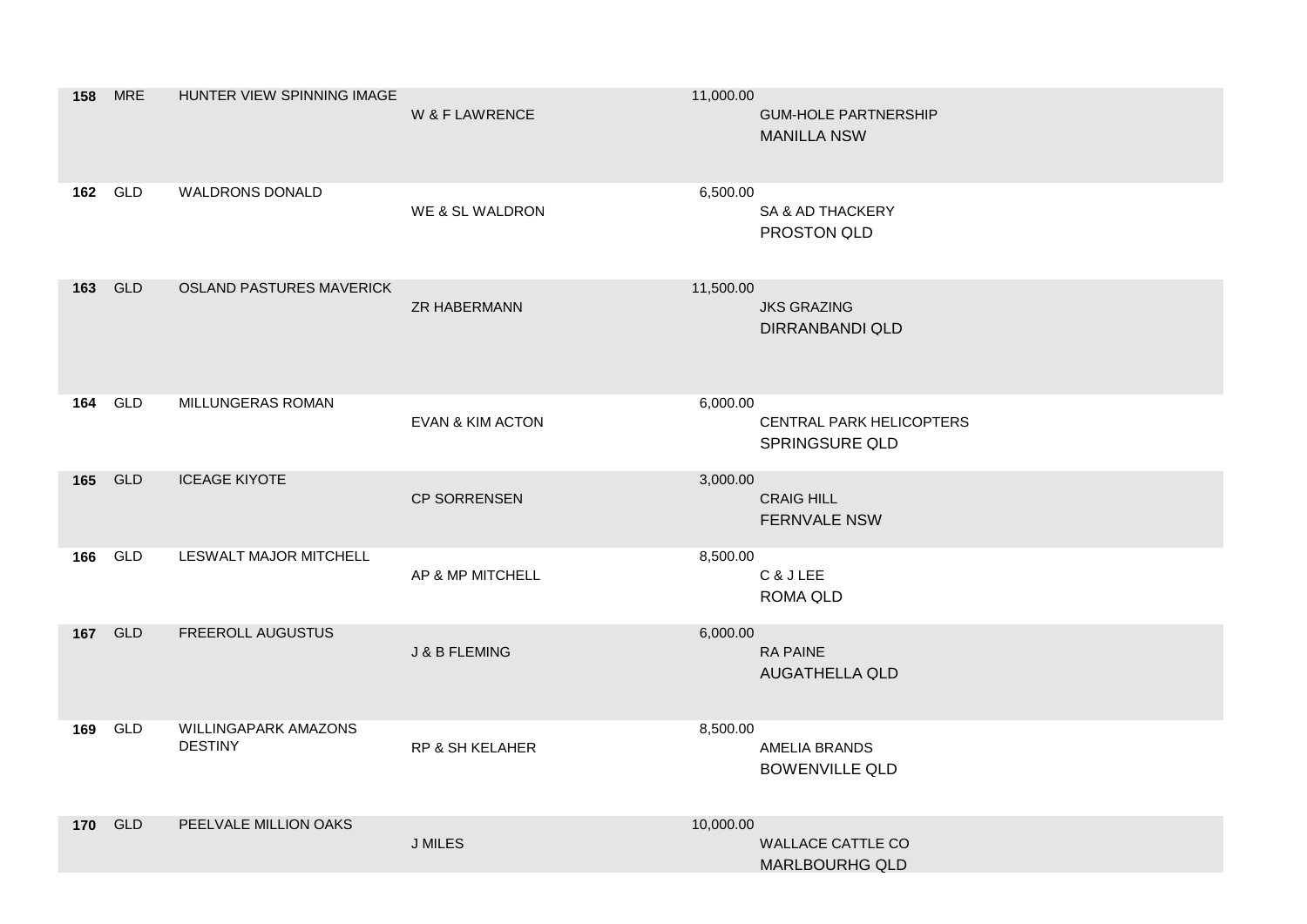| 171 | GLD        | <b>OSLAND PASTURES MIMIC</b> | <b>OSLAND PASTURES</b>          | 8,500.00<br>DM & KA MOFFATT<br><b>TAROME QLD</b>                  |
|-----|------------|------------------------------|---------------------------------|-------------------------------------------------------------------|
| 172 | GLD        | <b>BINS OH SO FAST</b>       | <b>BV SOUTHERN</b>              | 3,500.00<br>JOHN BROWN - KOOROON PASTORAL<br><b>ST GEORGE QLD</b> |
| 173 | GLD        | <b>CRUSADERS RUPERT</b>      | <b>CRUSADER PSHIP</b>           | 4,500.00<br><b>IAN BOSTOCK</b><br><b>MUTDAPILY QLD</b>            |
| 175 | <b>GLD</b> | SPRINGVIEW MARNIES DAZZLE    | <b>B SMALL &amp; B FAULKNER</b> | 7,000.00<br>MILLS CATTLE CO                                       |
| 176 | GLD        | <b>WALDRONS COMET</b>        | WE & SL WALDRON                 | 7,500.00<br><b>SANDY RIDGE</b><br><b>BLENHEIM QLD</b>             |
| 177 | <b>MRE</b> | KOOLOOMBAH NIKITA            | PA & JF HILL                    | 7,500.00<br><b>GALLANANI GRAZING PTY LTD</b><br><b>ESK QLD</b>    |
| 178 | <b>MRE</b> | SATOSA CHICAGO #             | <b>BURRELL FAMILY</b>           | 18,500.00<br><b>CAMERON HUNDSON</b><br><b>MITCHELL QLD</b>        |
| 179 | <b>MRE</b> | BROUGHTONVALE OKLAHOMA       | PEDERICK FAMILY TRUST           | 6,000.00<br>NM & KL WILLIAMS<br><b>WOODERSON QLD</b>              |
| 180 | <b>MRE</b> | <b>BUCKULLA SHOWTIME</b>     | R WEBSTER                       | 5,500.00<br>HEYTESBURY CATTLE CO,<br><b>KATHERINE WA</b>          |

**Contract Contract Contract**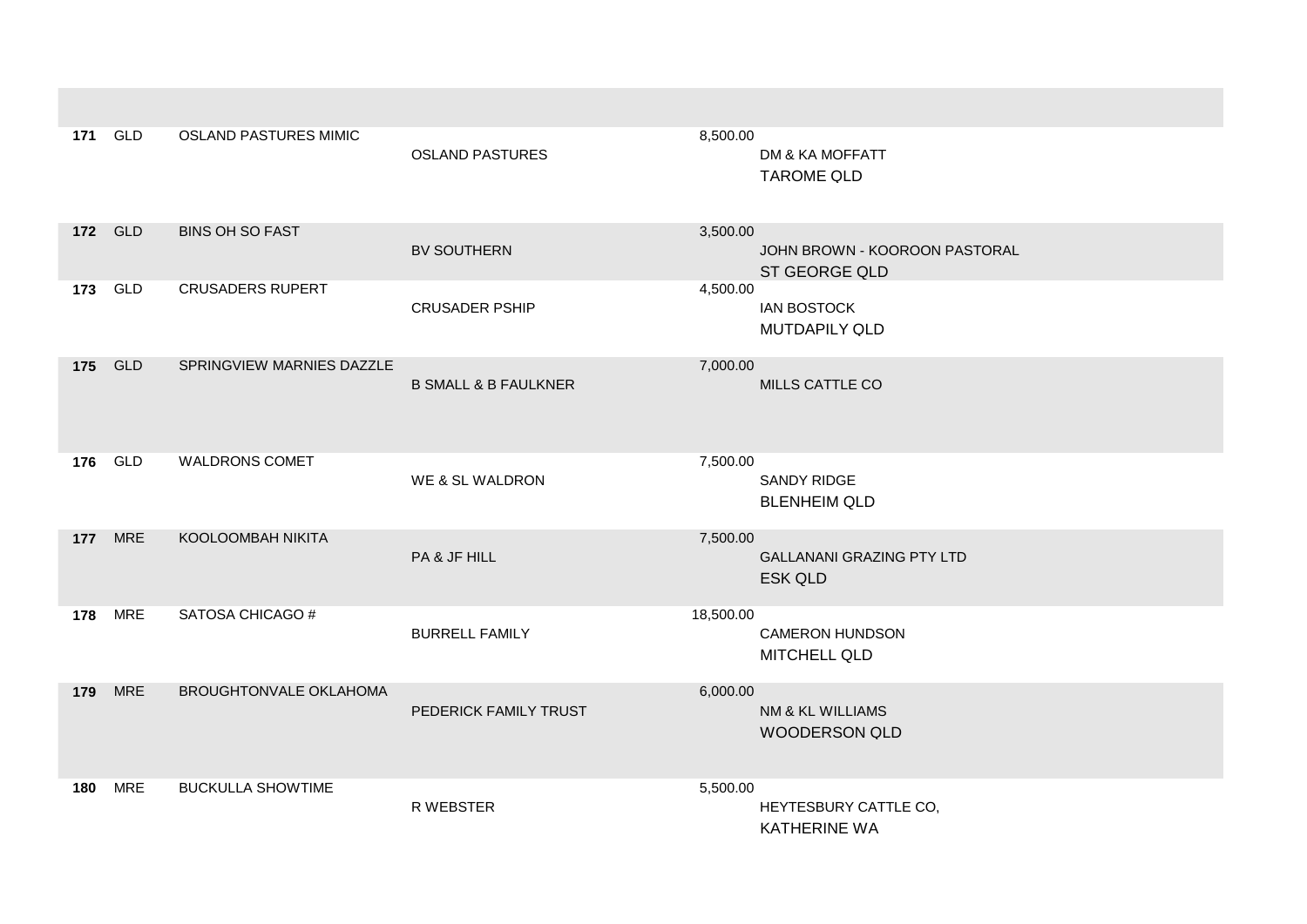| 181 | <b>MRE</b>     | DONRICA ABBA #19           | N HOFFMANN                   | 3,000.00  | N/S                                           |
|-----|----------------|----------------------------|------------------------------|-----------|-----------------------------------------------|
|     | <b>182 MRE</b> | <b>FAIRVIEW STARLET</b>    | <b>COLIN BREWER</b>          | 15,000.00 | PR & DM LEADER<br><b>ROB ROY NSW</b>          |
| 183 | <b>MRE</b>     | <b>BLACK MASCARA</b>       | P STEERS                     | 22,500.00 | SHAMIL LIVESTOCK PTY LTD<br><b>URANGA NSW</b> |
| 185 | <b>MRE</b>     | YOUNGSTAR BRADMANS GLORY   | <b>WD &amp; JB CARNEY</b>    | 17,000.00 | <b>MRS V HOWARD</b><br><b>EMERALD QLD</b>     |
| 187 | <b>MRE</b>     | KUNDERANG BELLADONNA       | <b>WR &amp; M FITZGERALD</b> | 8,000.00  | W & M SALTER<br><b>DALBY QLD</b>              |
| 188 | <b>MRE</b>     | KOOROON LORNA              | KOOROON PASTORAL             | 3,500.00  | HEYTESBURY CATTLE CO,<br><b>KATHERINE WA</b>  |
| 189 | <b>MRE</b>     | <b>HARTIGANS CONNIE</b>    | F & S COWLEY                 | 19,000.00 | SHAMIL LIVESTOCK PTY LTD<br><b>URANGA NSW</b> |
| 190 | MRE            | <b>GLENAPP BEETLEJUICE</b> | <b>DRYNAN FAMILY</b>         | 3,000.00  | NICHOLAS HANCOCK<br><b>SURAT QLD</b>          |
| 191 | <b>GLD</b>     | <b>ARMADA RISKIT</b>       | PEDERICK FAMILY TRUST        | 3,000.00  | JODY CHALLACOMBE<br><b>DYSART QLD</b>         |
| 192 | <b>GLD</b>     | MILLUNGERAS MAGNUM         | <b>EVAN &amp; KIM ACTON</b>  | 6,000.00  | DAVE & KATE LYONS<br><b>ST GEORGE QLD</b>     |
| 194 | <b>GLD</b>     | <b>BULLA LAWLOR</b>        | <b>ZR HABERMANN</b>          | 6,000.00  | <b>MALCOM RYAN</b><br><b>BROOKLANDS QLD</b>   |
| 195 | <b>GLD</b>     | <b>WALDRONS CHANCE</b>     | WE & SL WALDRON              | 10,000.00 | <b>BEAUMONT GRAZING CO</b>                    |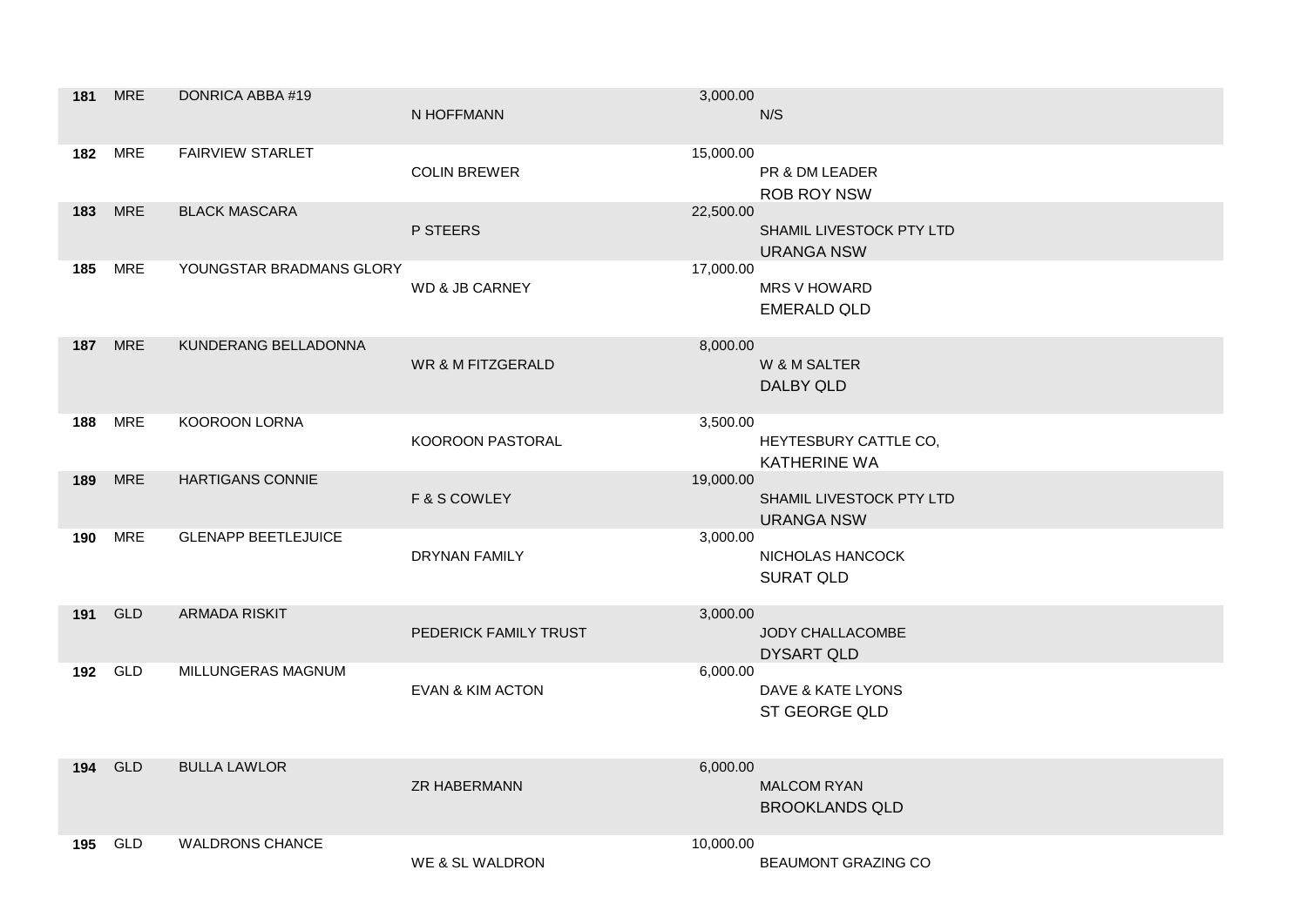|     |            |                                                     |                        |           | <b>TAROOM QLD</b>                                    |
|-----|------------|-----------------------------------------------------|------------------------|-----------|------------------------------------------------------|
| 196 | <b>GLD</b> | <b>OSLAND PASTURES CLARRY</b>                       | <b>OSLAND PASTURES</b> | 3,000.00  | AW & HA WARDEN<br><b>COOMBERAH NSW</b>               |
| 197 | <b>GLD</b> | PEELVALE SPINNIN RIVER                              | <b>J MILES</b>         | 8,000.00  | <b>JWL PASTORAL</b><br><b>FORBES NSW</b>             |
| 199 | <b>GLD</b> | <b>SPIN OJACK</b>                                   | KELLY PARK PERFORMANCE | 7,000.00  | <b>KERRY HALL</b><br><b>WILLOWBANK QLD</b>           |
| 200 | GLD        | HUNTER VIEW OAKS NUGGET                             | W & F LAWRENCE         | 6,500.00  | SN & HM CROUCH<br>PEAK CROSSING QLD                  |
| 202 | <b>GLD</b> | LESWALT CAPTAIN CLYDE                               | AP & MP MITCHELL       | 12,500.00 | NORTH WEST BRAHMAN PARTNERSHIP<br><b>WALGETT NSW</b> |
| 203 | GLD        | <b>BRAEVIEW YARREN</b>                              | PEDERICK FAMILY TRUST  | 3,500.00  | <b>TARA FERRIDAY</b><br>FLAGSTONE CREEK QLD          |
| 204 | <b>MRE</b> | <b>BORONIA HOLLY</b>                                | J & L HAFEY            | 19,000.00 | <b>MRS V HOWARD</b><br><b>EMERALD QLD</b>            |
| 206 | <b>MRE</b> | RODLOR SUNLIGHT                                     | R & L MCKINNON         | 6,000.00  | <b>CAMPAC PTY LTD</b><br>WALLUMBILLA QLD             |
| 207 | <b>MRE</b> | DUNBIBLE CREEK MISS DESTINY<br>#243669 - BAY - MARE | TW BAKER               | 6,000.00  | NACHA FARMING CO                                     |
|     |            |                                                     |                        |           |                                                      |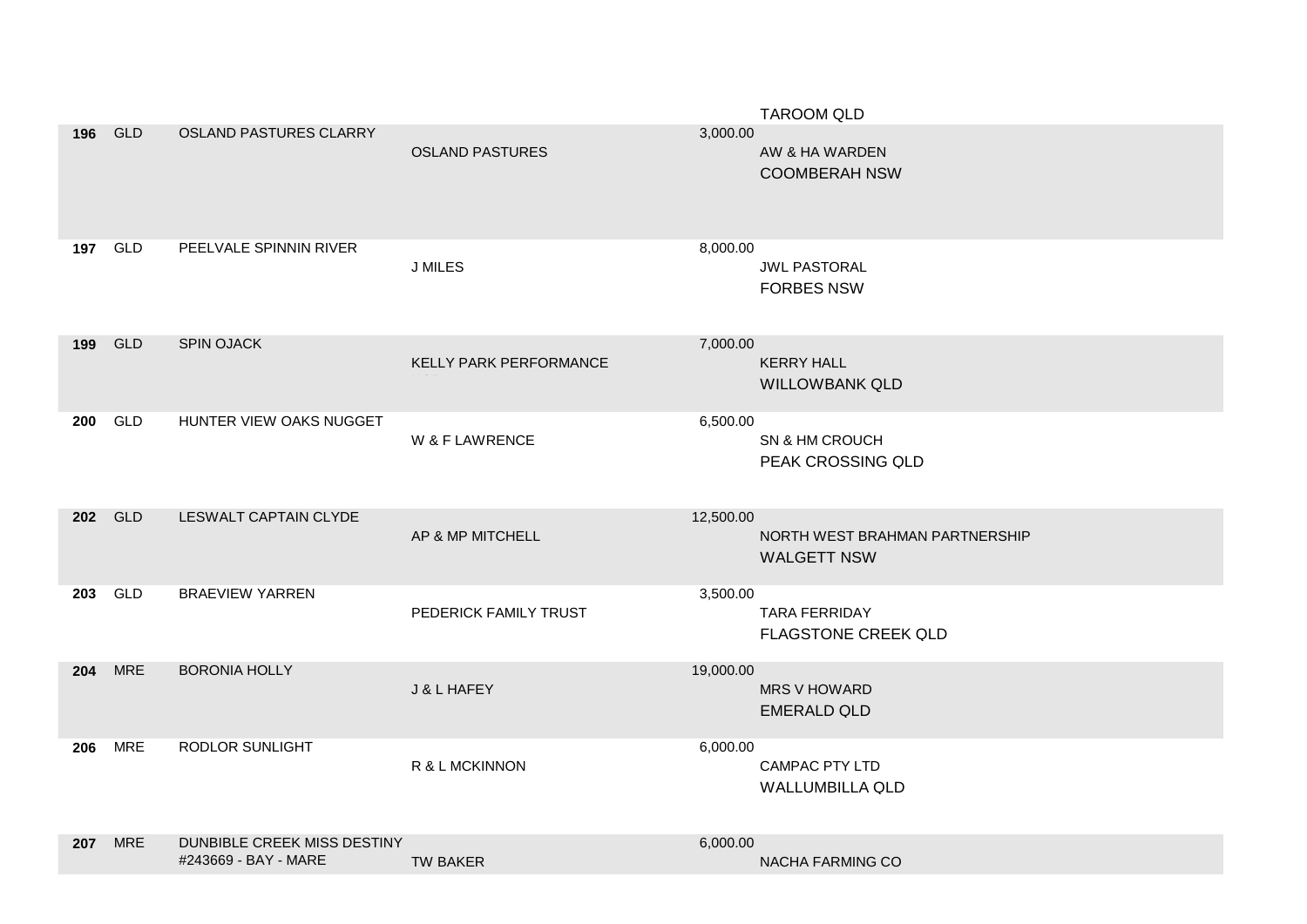|         |            |                          |                             |           | <b>TARA QLD</b>                                         |
|---------|------------|--------------------------|-----------------------------|-----------|---------------------------------------------------------|
| 208     | <b>MRE</b> | <b>BINS OCANDEL</b>      | <b>SL CUTLER</b>            | 6,000.00  | <b>CHRIS WEYAND</b><br><b>GLENMORGAN QLD</b>            |
| 209     | <b>MRE</b> | <b>BELLBROOK PANDORA</b> | <b>GM OCONNOR</b>           | 12,500.00 | <b>KRAMPL FARMING</b><br><b>BROOKSTEAD QLD</b>          |
| 210     | <b>MRE</b> | HOLLY BEE ACRES          | DM OHALLORAN                |           | N/S                                                     |
| 211     | <b>MRE</b> | KOOLOOMBAH AMY           | <b>K HARRISON</b>           | 5,000.00  | LD & BT EASTON<br><b>REID RIVER QLD</b>                 |
| 212     | <b>MRE</b> | TAMARANG DESTINYS DARLIN | RD BULL                     | 15,000.00 | CY & JULIE BIELENBERG<br><b>BLACKWATER QLD</b>          |
| 213 MRE |            | <b>TYRANOOK CONFETTI</b> | <b>DB &amp; KA MCMASTER</b> | 10,000.00 | LUKE COLLMAN<br>PLAINLAND QLD                           |
| 214     | <b>MRE</b> | SELIGMANS REFLECT        | KELLY PARK PERFORMANCE      | 10,000.00 | <b>MURRAY &amp; KYLIE HUDSON</b><br><b>MITCHELL QLD</b> |
| 215 GLD |            | <b>OLE RAFIKI</b>        | EL WITHERS & DA LACEY       |           | N/S                                                     |
| 216     | GLD        | KOOROON CHARLIE          | KOOROON PASTORAL            |           | N/S                                                     |
| 217 GLD |            | JONVA PARK SHOW OFF      | <b>JON BOWDEN</b>           | 7,500.00  | LUKE MILLER                                             |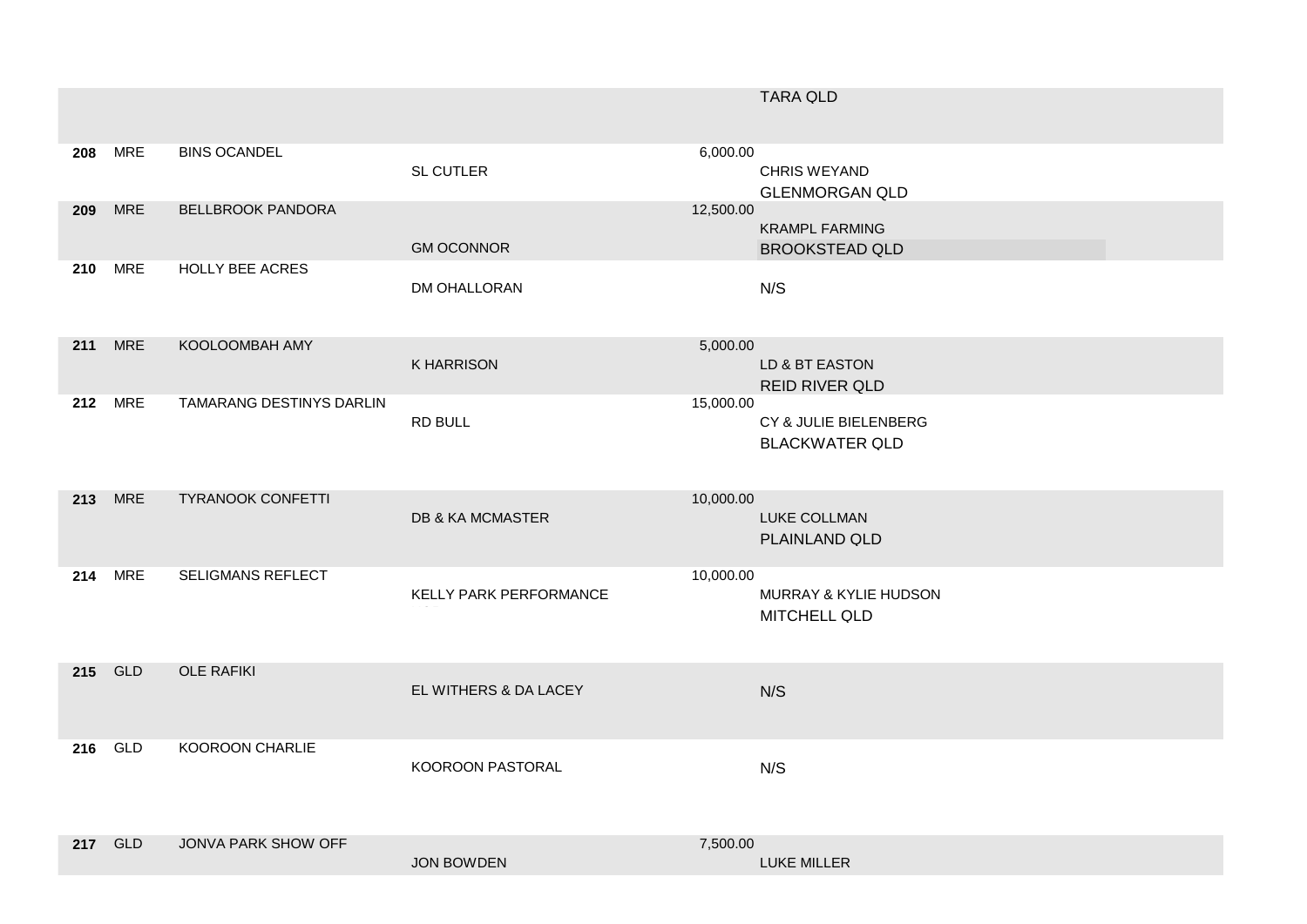|     |                |                                                                    |                            |           | DALBY QLD                                        |
|-----|----------------|--------------------------------------------------------------------|----------------------------|-----------|--------------------------------------------------|
|     | 218 GLD        | MALLANGANEE BATMAN                                                 | 3 BEE STOCK HORSES         | 10,500.00 | MOBBS CATTLE CO PTY LTD<br><b>BELL QLD</b>       |
| 219 | <b>GLD</b>     | CALINAD CHEVROLET                                                  | P & T O'NEILL FAMILY PSHIP | 10,500.00 | W & M SALTER<br><b>DALBY QLD</b>                 |
| 220 | GLD            | WILLDRAFT JUST BLUE                                                | <b>WILLDRAFT PSHIP</b>     | 6,000.00  | WOLLOGORANG CATTLE CO<br><b>TENNANT CREEK NT</b> |
|     | 221 GLD        | COOLUM ORLANDO                                                     | <b>J &amp; GR LYONS</b>    | 17,000.00 | <b>GEOFF SCHRADER</b><br>JANDOWAE QLD            |
|     | 222 GLD        | STANNUM POKER KNIGHT<br>#234234 - CHESTNUT - GELDING STANNUM PSHIP |                            | 5,000.00  | HEYTESBURY CATTLE CO,<br><b>KATHERINE WA</b>     |
| 223 | <b>MRE</b>     | RODLOR WARATAH                                                     | WATSON LIVESTOCK PTY LTD   | 12,000.00 | <b>DALE HARRISON</b><br><b>DULACCA QLD</b>       |
| 224 | <b>MRE</b>     | YARRAWA TAYLOR                                                     | IB, AT & C DAVISON         | 8,000.00  | ANDREW JOHN BOURKE<br><b>TALLEGALLA QLD</b>      |
| 225 | <b>MRE</b>     | <b>BOBADIL MOONSHINE</b>                                           | <b>SL CUTLER</b>           | 3,500.00  | ERIN PARK ASH STUD<br><b>GOONDIWINDI QLD</b>     |
|     | <b>227 MRE</b> | DENBAR PICCOLO                                                     | <b>G MORRISON</b>          |           | N/S                                              |

**229** MRE MIRRIMIRRI MODONNA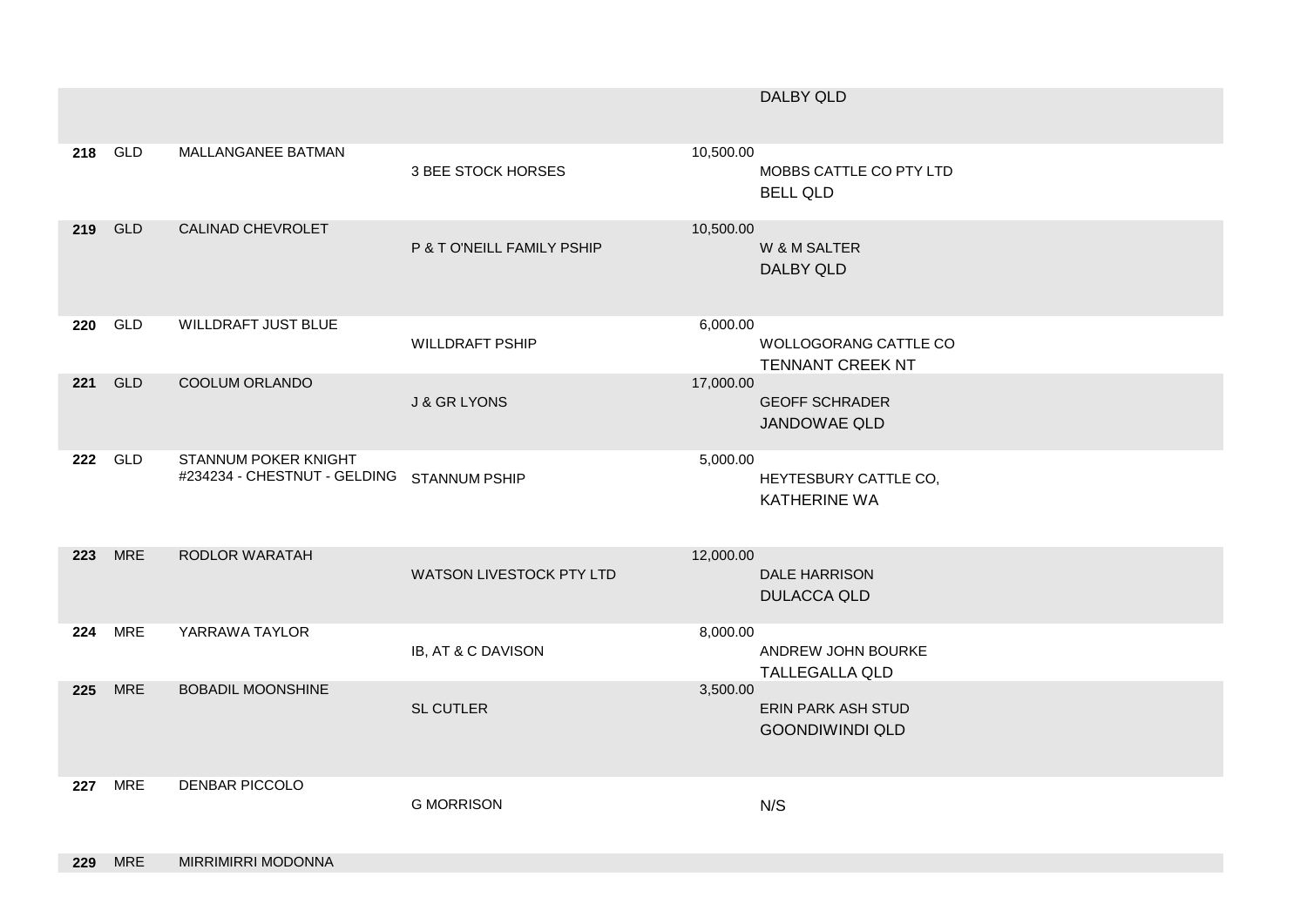|     |            |                         | <b>M FIELDS</b>                     |                     | N/S                                           |                                             |
|-----|------------|-------------------------|-------------------------------------|---------------------|-----------------------------------------------|---------------------------------------------|
| 230 | <b>MRE</b> | PAMRAYS LADY            | WATTLE B STOCK HORSES               |                     | N/S                                           |                                             |
| 231 | <b>MRE</b> | CALGOWAE JACKELLEN      | WE & SL WALDRON                     | 25,000.00           | <b>GWEN MCMILLIAN</b><br><b>JONDARYAN QLD</b> |                                             |
| 233 | <b>MRE</b> | <b>BAWNDUGGIE BAYOU</b> | RL PLANT & CO                       | 7,000.00            | NICHOLAS HANCOCK<br><b>SURAT QLD</b>          |                                             |
|     |            |                         | <b>SALE GROSS</b>                   | 1,738,000.00        |                                               |                                             |
|     |            |                         | <b>SALE AVERAGE</b><br><b>MARES</b> | 10,099<br>11,941.86 |                                               | <b>GELDINGS 7961.54 STALLIONS 11,285.71</b> |